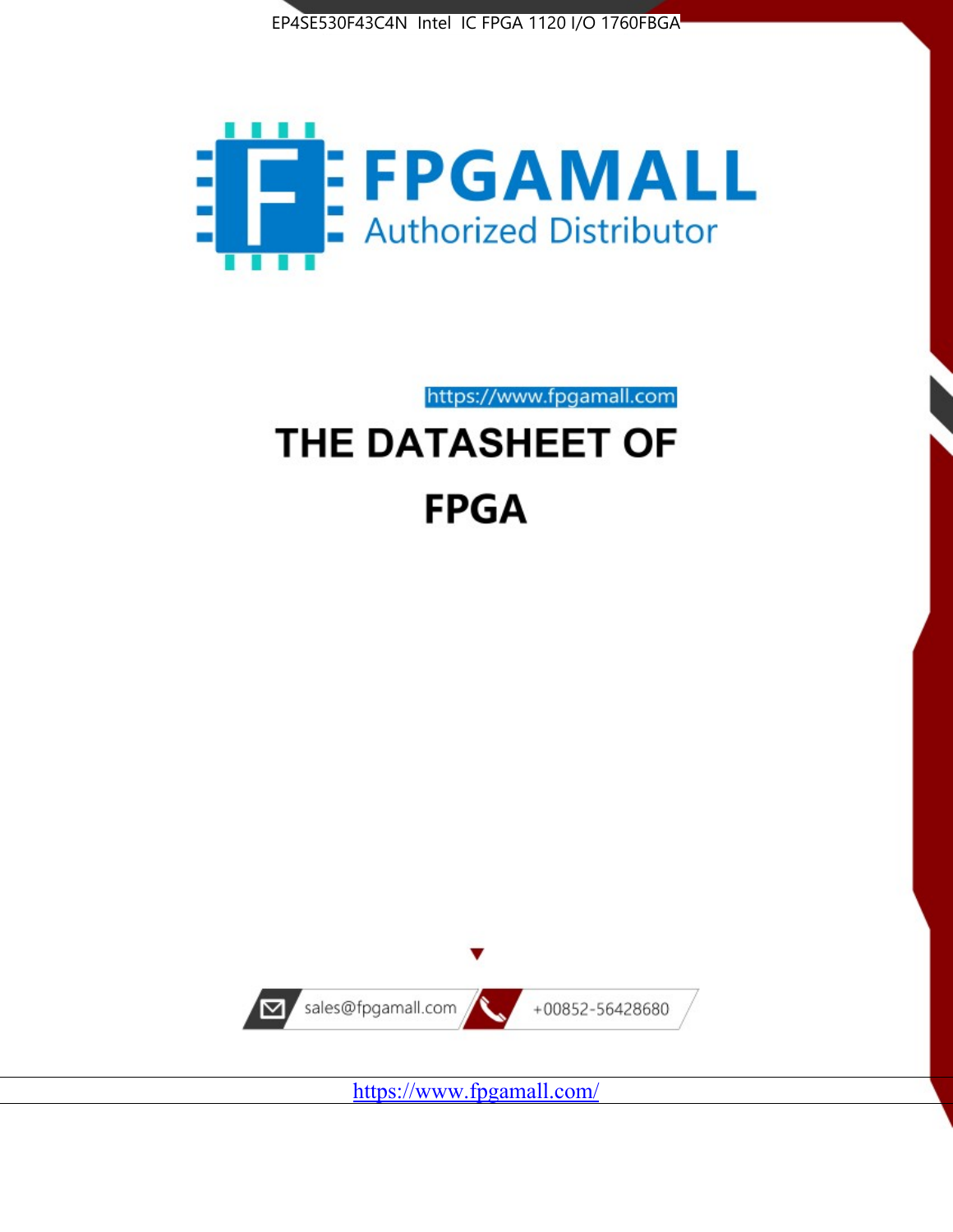EP4SE530F43C4N Intel IC FPGA 1120 I/O 1760FBGA



# **1. Overview for the Stratix IV Device Family**

**SIV51001-3.5**

Altera® Stratix® IV FPGAs deliver a breakthrough level of system bandwidth and power efficiency for high-end applications, allowing you to innovate without compromise. Stratix IV FPGAs are based on the Taiwan Semiconductor Manufacturing Company (TSMC) 40-nm process technology and surpass all other high-end FPGAs, with the highest logic density, most transceivers, and lowest power requirements.

The Stratix IV device family contains three optimized variants to meet different application requirements:

- Stratix IV E (Enhanced) FPGAs—up to 813,050 logic elements (LEs), 33,294 kilobits (Kb) RAM, and 1,288 18 x 18 bit multipliers
- Stratix IV GX transceiver FPGAs—up to 531,200 LEs, 27,376 Kb RAM, 1,288 18 x 18-bit multipliers, and 48 full-duplex clock data recovery (CDR)-based transceivers at up to 8.5 Gbps
- Stratix IV GT—up to 531,200 LEs, 27,376 Kb RAM, 1,288 18 x 18-bit multipliers, and 48 full-duplex CDR-based transceivers at up to 11.3 Gbps

The complete Altera high-end solution includes the lowest risk, lowest total cost path to volume using HardCopy® IV ASICs for all the family variants, a comprehensive portfolio of application solutions customized for end-markets, and the industry leading Quartus® II software to increase productivity and performance.

For information about upcoming Stratix IV device features, refer to the *Upcoming [Stratix IV Device Features](http://www.altera.com/literature/hb/stratix-iv/uf01001.pdf?GSA_pos=2&WT.oss_r=1&WT.oss=upcoming)* document.

f For information about changes to the currently published *Stratix IV Device Handbook*, refer to the *[Addendum to the Stratix IV Device Handbook](http://www.altera.com/literature/hb/stratix-iv/stx4_siv54002.pdf)* chapter.

This chapter contains the following sections:

- "Feature Summary" on page 1–2
- "Architecture Features" on page 1–6
- "Integrated Software Platform" on page 1–19
- "Ordering Information" on page 1–19

@2016 Altera Corporation. All rights reserved. ALTERA, ARRIA, CYCLONE, HARDCOPY, MAX, MEGACORE, NIOS, QUARTUS and STRATIX words and logos are trademarks of Altera Corporation and registered in the U.S. Patent and Trademark



Stratix IV Device Handbook Volume 1 January 2016

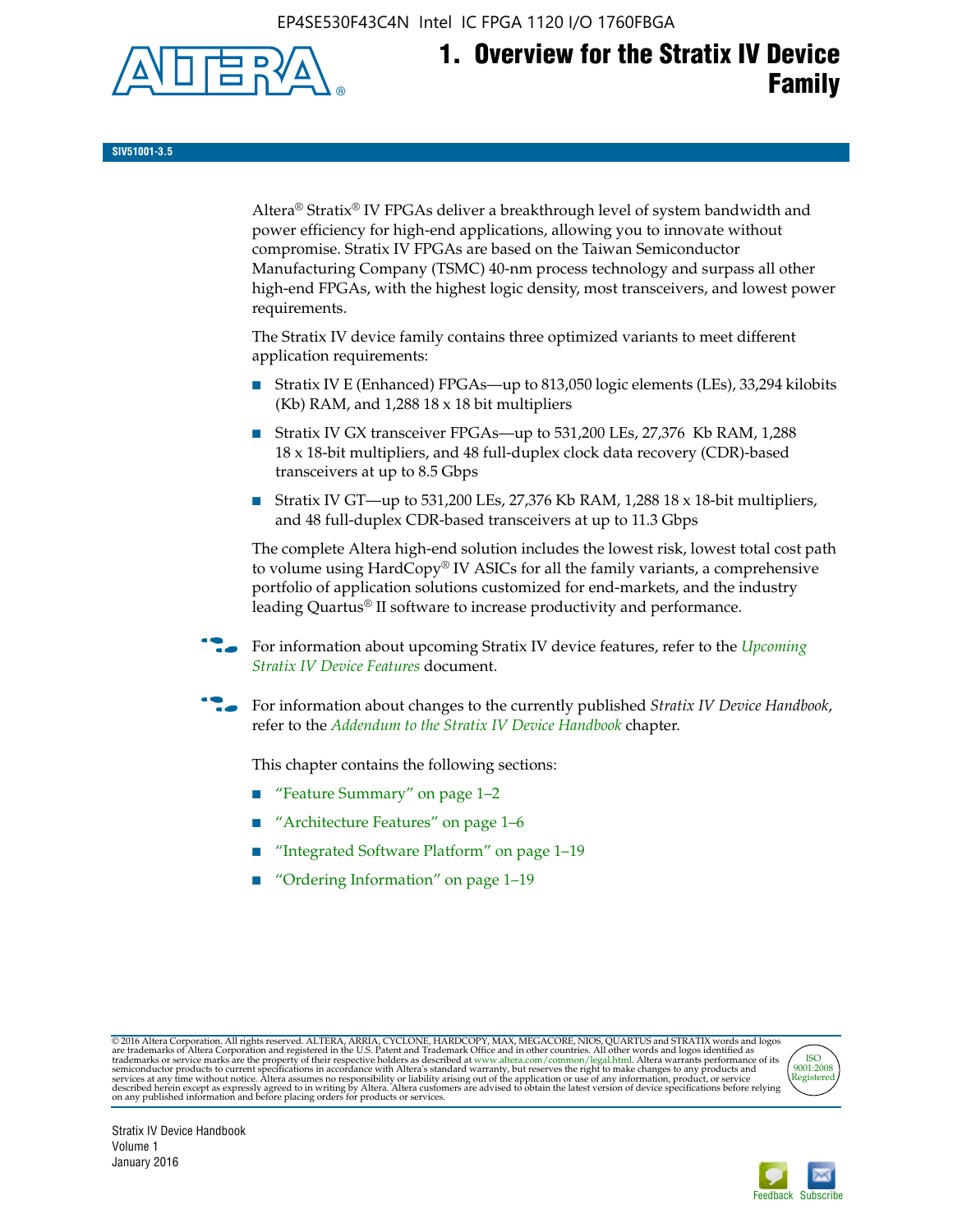# **Feature Summary**

The following list summarizes the Stratix IV device family features:

- Up to 48 full-duplex CDR-based transceivers in Stratix IV GX and GT devices supporting data rates up to 8.5 Gbps and 11.3 Gbps, respectively
- Dedicated circuitry to support physical layer functionality for popular serial protocols, such as PCI Express (PCIe) (PIPE) Gen1 and Gen2, Gbps Ethernet (GbE), Serial RapidIO, SONET/SDH, XAUI/HiGig, (OIF) CEI-6G, SD/HD/3G-SDI, Fibre Channel, SFI-5, and Interlaken
- Complete PCIe protocol solution with embedded PCIe hard IP blocks that implement PHY-MAC layer, Data Link layer, and Transaction layer functionality

**For more information, refer to the** *[IP Compiler for PCI Express User Guide](http://www.altera.com/literature/ug/ug_pci_express.pdf)***.** 

- Programmable transmitter pre-emphasis and receiver equalization circuitry to compensate for frequency-dependent losses in the physical medium
- Typical physical medium attachment (PMA) power consumption of 100 mW at 3.125 Gbps and 135 mW at 6.375 Gbps per channel
- 72,600 to 813,050 equivalent LEs per device
- 7,370 to 33,294 Kb of enhanced TriMatrix memory consisting of three RAM block sizes to implement true dual-port memory and FIFO buffers
- High-speed digital signal processing (DSP) blocks configurable as 9 x 9-bit,  $12 \times 12$ -bit,  $18 \times 18$ -bit, and  $36 \times 36$ -bit full-precision multipliers at up to 600 MHz
- Up to 16 global clocks (GCLK), 88 regional clocks (RCLK), and 132 periphery clocks (PCLK) per device
- Programmable power technology that minimizes power while maximizing device performance
- Up to 1,120 user I/O pins arranged in 24 modular I/O banks that support a wide range of single-ended and differential I/O standards
- Support for high-speed external memory interfaces including DDR, DDR2, DDR3 SDRAM, RLDRAM II, QDR II, and QDR II+ SRAM on up to 24 modular I/O banks
- High-speed LVDS I/O support with serializer/deserializer (SERDES), dynamic phase alignment (DPA), and soft-CDR circuitry at data rates up to 1.6 Gbps
- Support for source-synchronous bus standards, including SGMII, GbE, SPI-4 Phase 2 (POS-PHY Level 4), SFI-4.1, XSBI, UTOPIA IV, NPSI, and CSIX-L1
- Pinouts for Stratix IV E devices designed to allow migration of designs from Stratix III to Stratix IV E with minimal PCB impact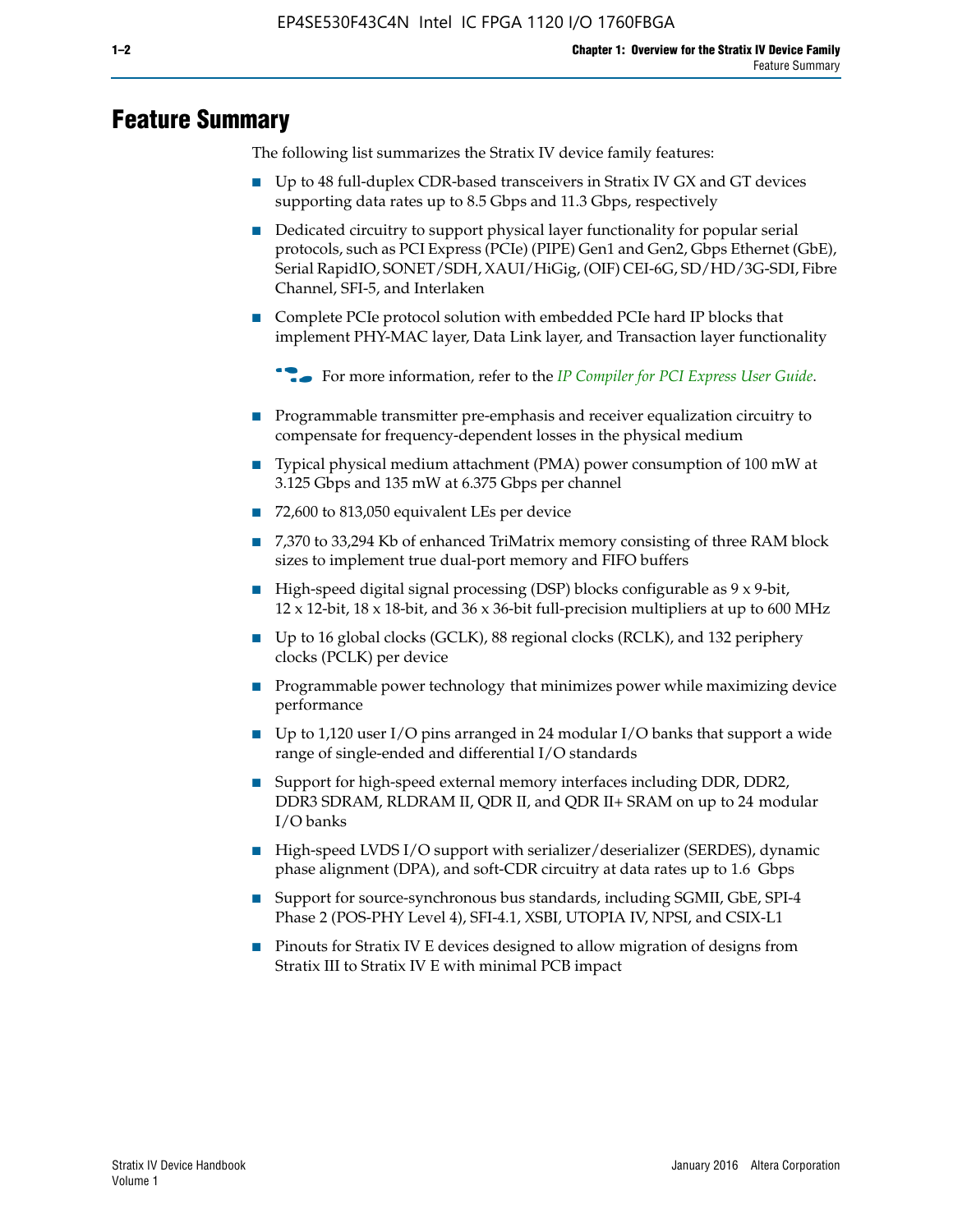# **Stratix IV GX Devices**

Stratix IV GX devices provide up to 48 full-duplex CDR-based transceiver channels per device:

- Thirty-two out of the 48 transceiver channels have dedicated physical coding sublayer (PCS) and physical medium attachment (PMA) circuitry and support data rates between 600 Mbps and 8.5 Gbps
- The remaining 16 transceiver channels have dedicated PMA-only circuitry and support data rates between 600 Mbps and 6.5 Gbps
- **1 The actual number of transceiver channels per device varies with device selection. For** more information about the exact transceiver count in each device, refer to Table 1–1 on page 1–11.
- 1 For more information about transceiver architecture, refer to the *[Transceiver](http://www.altera.com/literature/hb/stratix-iv/stx4_siv52001.pdf)  [Architecture in Stratix IV Devices](http://www.altera.com/literature/hb/stratix-iv/stx4_siv52001.pdf)* chapter.

Figure 1–1 shows a high-level Stratix IV GX chip view.

#### **Figure 1–1. Stratix IV GX Chip View** *(1)*



#### **Note to Figure 1–1:**

(1) Resource counts vary with device selection, package selection, or both.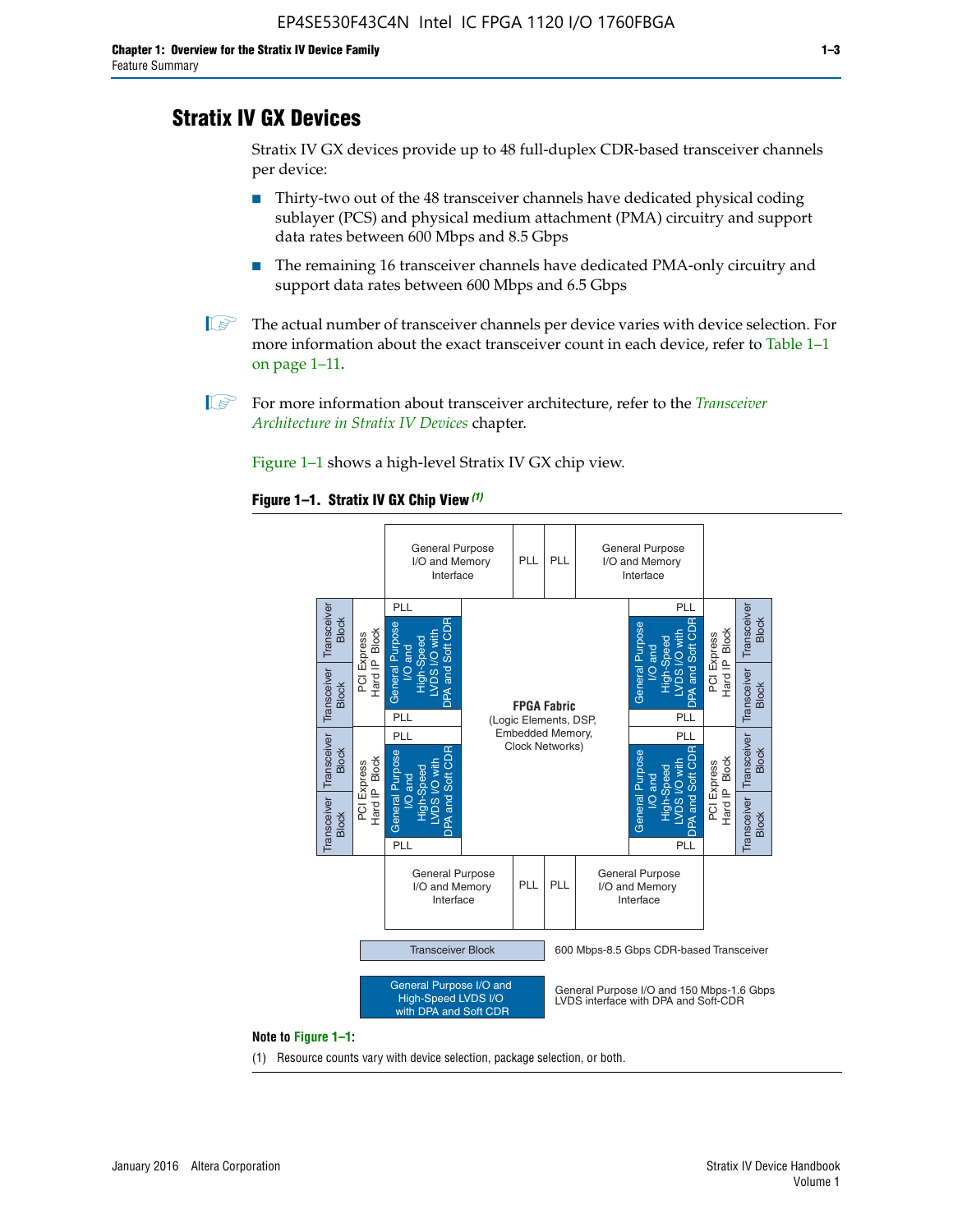# **Stratix IV E Device**

Stratix IV E devices provide an excellent solution for applications that do not require high-speed CDR-based transceivers, but are logic, user I/O, or memory intensive.

Figure 1–2 shows a high-level Stratix IV E chip view.





#### **Note to Figure 1–2:**

(1) Resource counts vary with device selection, package selection, or both.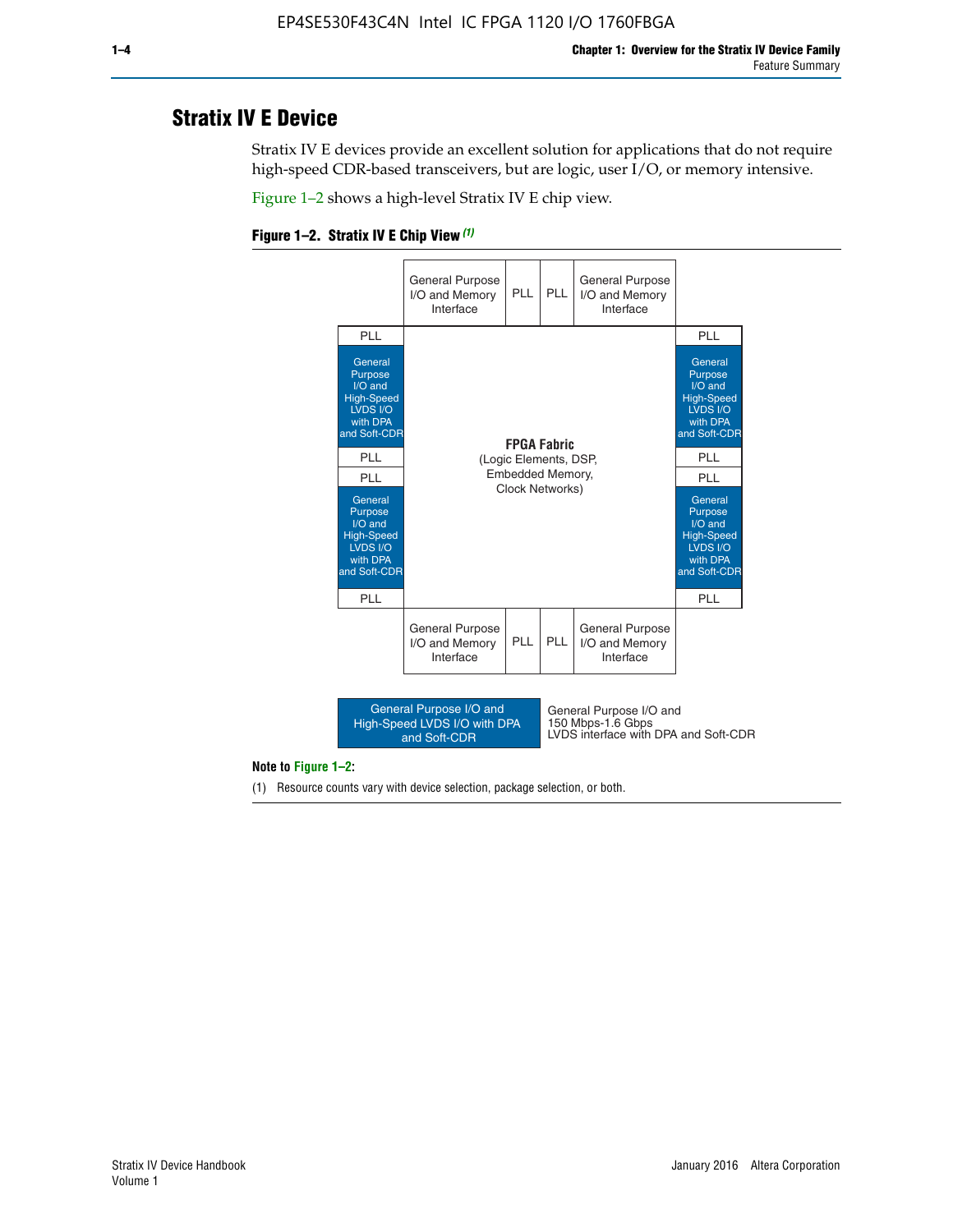# **Stratix IV GT Devices**

Stratix IV GT devices provide up to 48 CDR-based transceiver channels per device:

- Thirty-two out of the 48 transceiver channels have dedicated PCS and PMA circuitry and support data rates between 600 Mbps and 11.3 Gbps
- The remaining 16 transceiver channels have dedicated PMA-only circuitry and support data rates between 600 Mbps and 6.5 Gbps
- **1** The actual number of transceiver channels per device varies with device selection. For more information about the exact transceiver count in each device, refer to Table 1–7 on page 1–16.
- $\mathbb{I}$  For more information about Stratix IV GT devices and transceiver architecture, refer to the *[Transceiver Architecture in Stratix IV Devices](http://www.altera.com/literature/hb/stratix-iv/stx4_siv52001.pdf)* chapter.

Figure 1–3 shows a high-level Stratix IV GT chip view.

#### **Figure 1–3. Stratix IV GT Chip View** *(1)*



(1) Resource counts vary with device selection, package selection, or both.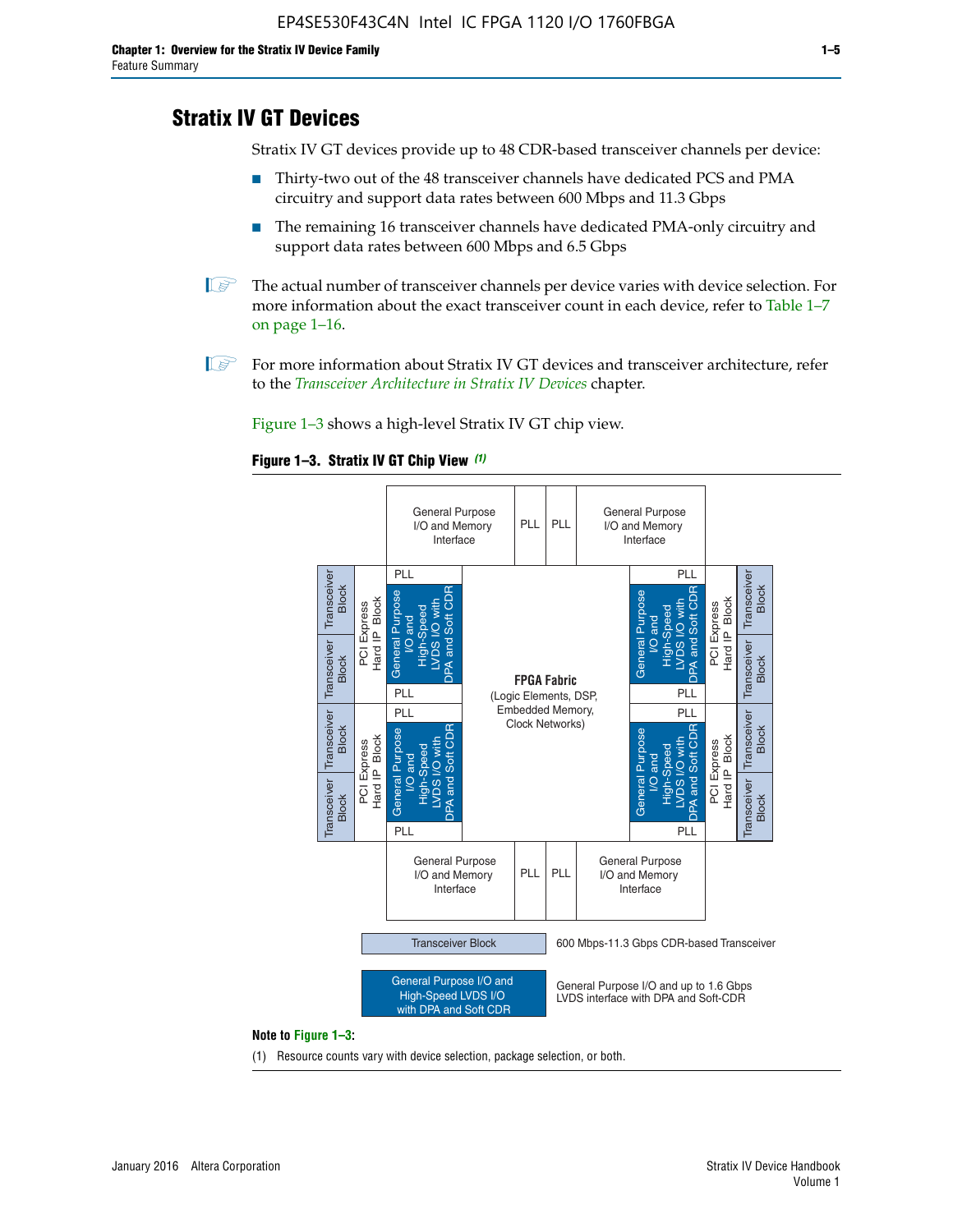# **Architecture Features**

The Stratix IV device family features are divided into high-speed transceiver features and FPGA fabric and I/O features.

 $\mathbb{I}$  The high-speed transceiver features apply only to Stratix IV GX and Stratix IV GT devices.

# **High-Speed Transceiver Features**

The following sections describe high-speed transceiver features for Stratix IV GX and GT devices.

## **Highest Aggregate Data Bandwidth**

Up to 48 full-duplex transceiver channels supporting data rates up to 8.5 Gbps in Stratix IV GX devices and up to 11.3 Gbps in Stratix IV GT devices.

# **Wide Range of Protocol Support**

Physical layer support for the following serial protocols:

- Stratix IV GX—PCIe Gen1 and Gen2, GbE, Serial RapidIO, SONET/SDH, XAUI/HiGig, (OIF) CEI-6G, SD/HD/3G-SDI, Fibre Channel, SFI-5, GPON, SAS/SATA, HyperTransport 1.0 and 3.0, and Interlaken
- Stratix IV GT—40G/100G Ethernet, SFI-S, Interlaken, SFI-5.1, Serial RapidIO, SONET/SDH, XAUI/HiGig, (OIF) CEI-6G, 3G-SDI, and Fibre Channel
- Extremely flexible and easy-to-configure transceiver data path to implement proprietary protocols
- PCIe Support
	- Complete PCIe Gen1 and Gen2 protocol stack solution compliant to PCI Express base specification 2.0 that includes PHY-MAC, Data Link, and transaction layer circuitry embedded in PCI Express hard IP blocks
	- **For more information, refer to the [PCI Express Compiler User Guide](http://www.altera.com/literature/ug/ug_pci_express.pdf).**
	- Root complex and end-point applications
	- $x1, x4,$  and  $x8$  lane configurations
	- PIPE 2.0-compliant interface
	- Embedded circuitry to switch between Gen1 and Gen2 data rates
	- Built-in circuitry for electrical idle generation and detection, receiver detect, power state transitions, lane reversal, and polarity inversion
	- 8B/10B encoder and decoder, receiver synchronization state machine, and ± 300 parts per million (ppm) clock compensation circuitry
	- Transaction layer support for up to two virtual channels (VCs)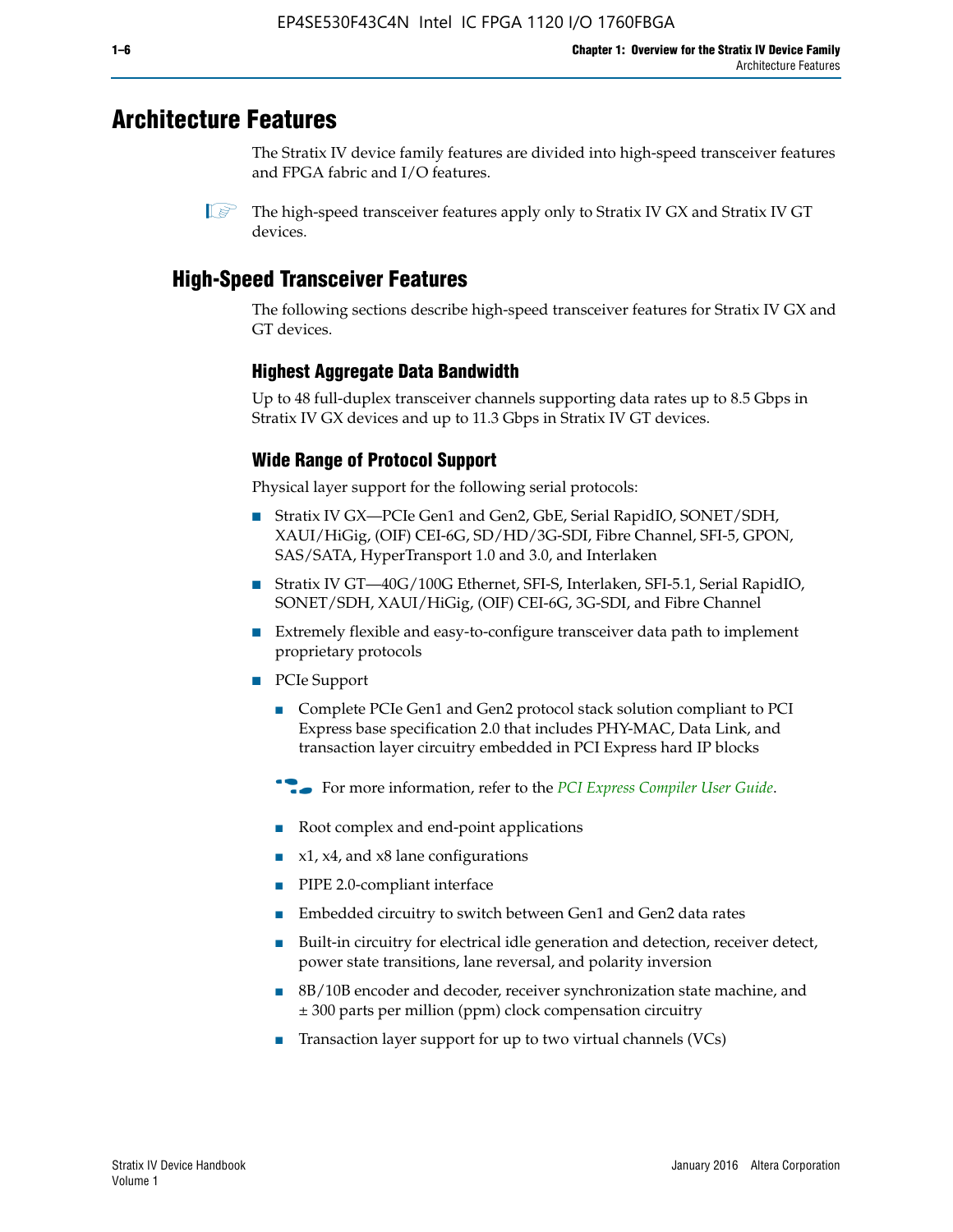- XAUI/HiGig Support
	- Compliant to IEEE802.3ae specification
	- **■** Embedded state machine circuitry to convert XGMII idle code groups  $(|11|)$ to and from idle ordered sets  $(|A|, |K|, |R|)$  at the transmitter and receiver, respectively
	- 8B/10B encoder and decoder, receiver synchronization state machine, lane deskew, and  $\pm 100$  ppm clock compensation circuitry
- GbE Support
	- Compliant to IEEE802.3-2005 specification
	- Automatic idle ordered set  $(111/112/1)$  generation at the transmitter, depending on the current running disparity
	- 8B/10B encoder and decoder, receiver synchronization state machine, and ± 100 ppm clock compensation circuitry
- Support for other protocol features such as MSB-to-LSB transmission in SONET/SDH configuration and spread-spectrum clocking in PCIe configurations

#### **Diagnostic Features**

- Serial loopback from the transmitter serializer to the receiver CDR for transceiver PCS and PMA diagnostics
- Reverse serial loopback pre- and post-CDR to transmitter buffer for physical link diagnostics
- Loopback master and slave capability in PCI Express hard IP blocks
- **For more information, refer to the** *[PCI Express Compiler User Guide](http://www.altera.com/literature/ug/ug_pci_express.pdf)***.**

### **Signal Integrity**

Stratix IV devices simplify the challenge of signal integrity through a number of chip, package, and board-level enhancements to enable efficient high-speed data transfer into and out of the device. These enhancements include:

- Programmable 3-tap transmitter pre-emphasis with up to 8,192 pre-emphasis levels to compensate for pre-cursor and post-cursor inter-symbol interference (ISI)
- Up to 900% boost capability on the first pre-emphasis post-tap
- User-controlled and adaptive 4-stage receiver equalization with up to 16 dB of high-frequency gain
- On-die power supply regulators for transmitter and receiver phase-locked loop (PLL) charge pump and voltage controlled oscillator (VCO) for superior noise immunity
- On-package and on-chip power supply decoupling to satisfy transient current requirements at higher frequencies, thereby reducing the need for on-board decoupling capacitors
- Calibration circuitry for transmitter and receiver on-chip termination (OCT) resistors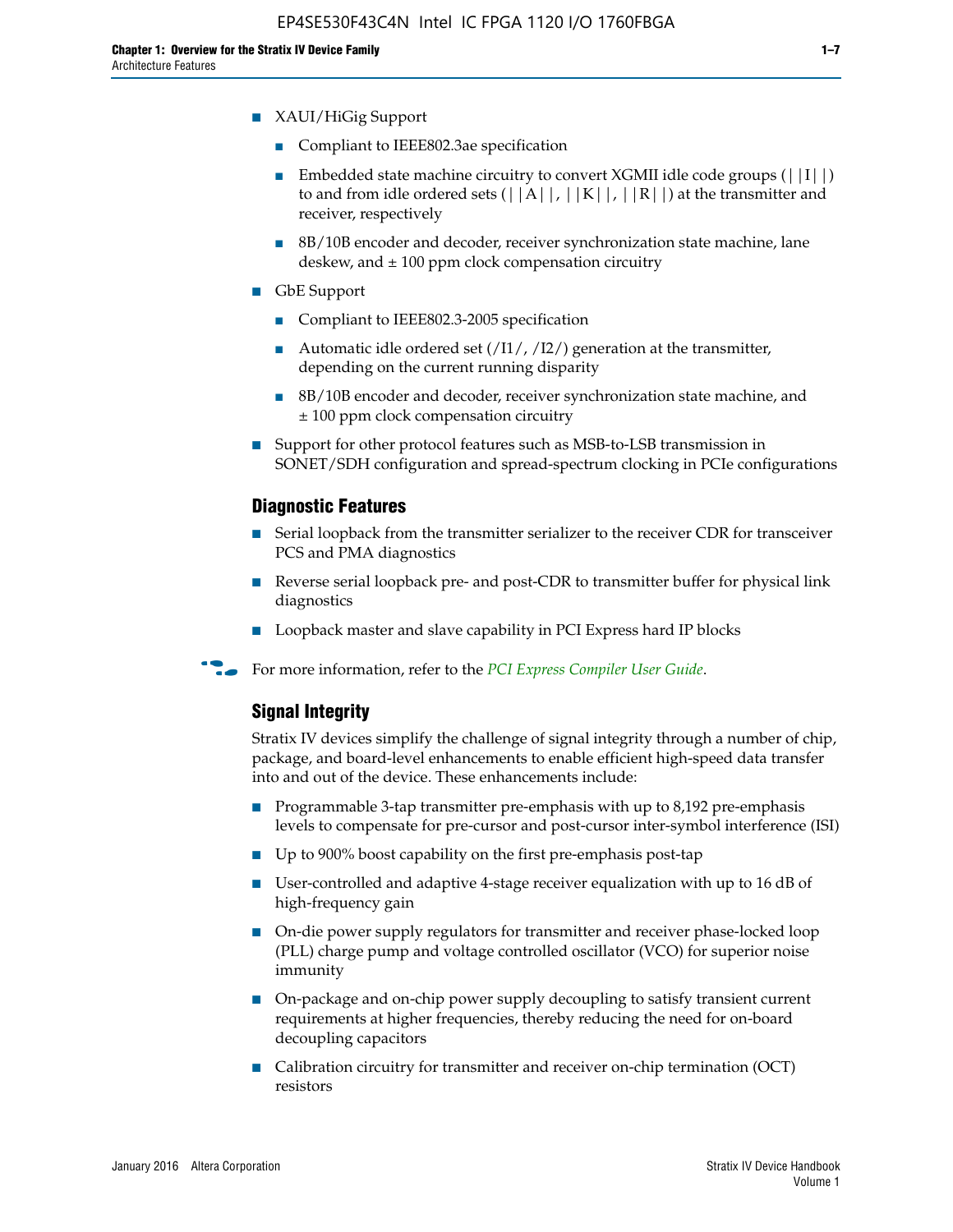# **FPGA Fabric and I/O Features**

The following sections describe the Stratix IV FPGA fabric and I/O features.

### **Device Core Features**

- Up to 531,200 LEs in Stratix IV GX and GT devices and up to 813,050 LEs in Stratix IV E devices, efficiently packed in unique and innovative adaptive logic modules (ALMs)
- Ten ALMs per logic array block (LAB) deliver faster performance, improved logic utilization, and optimized routing
- Programmable power technology, including a variety of process, circuit, and architecture optimizations and innovations
- Programmable power technology available to select power-driven compilation options for reduced static power consumption

### **Embedded Memory**

- TriMatrix embedded memory architecture provides three different memory block sizes to efficiently address the needs of diversified FPGA designs:
	- 640-bit MLAB
	- 9-Kb M9K
	- 144-Kb M144K
- Up to 33,294 Kb of embedded memory operating at up to 600 MHz
- Each memory block is independently configurable to be a single- or dual-port RAM, FIFO, ROM, or shift register

# **Digital Signal Processing (DSP) Blocks**

- Flexible DSP blocks configurable as  $9 \times 9$ -bit,  $12 \times 12$ -bit,  $18 \times 18$ -bit, and  $36 \times 36$ -bit full-precision multipliers at up to 600 MHz with rounding and saturation capabilities
- Faster operation due to fully pipelined architecture and built-in addition, subtraction, and accumulation units to combine multiplication results
- Optimally designed to support advanced features such as adaptive filtering, barrel shifters, and finite and infinite impulse response (FIR and IIR) filters

### **Clock Networks**

- Up to 16 global clocks and 88 regional clocks optimally routed to meet the maximum performance of 800 MHz
- Up to 112 and 132 periphery clocks in Stratix IV GX and Stratix IV E devices, respectively
- Up to 66 (16 GCLK + 22 RCLK + 28 PCLK) clock networks per device quadrant in Stratix IV GX and Stratix IV GT devices
- Up to 71 (16 GCLK + 22 RCLK + 33 PCLK) clock networks per device quadrant in Stratix IV E devices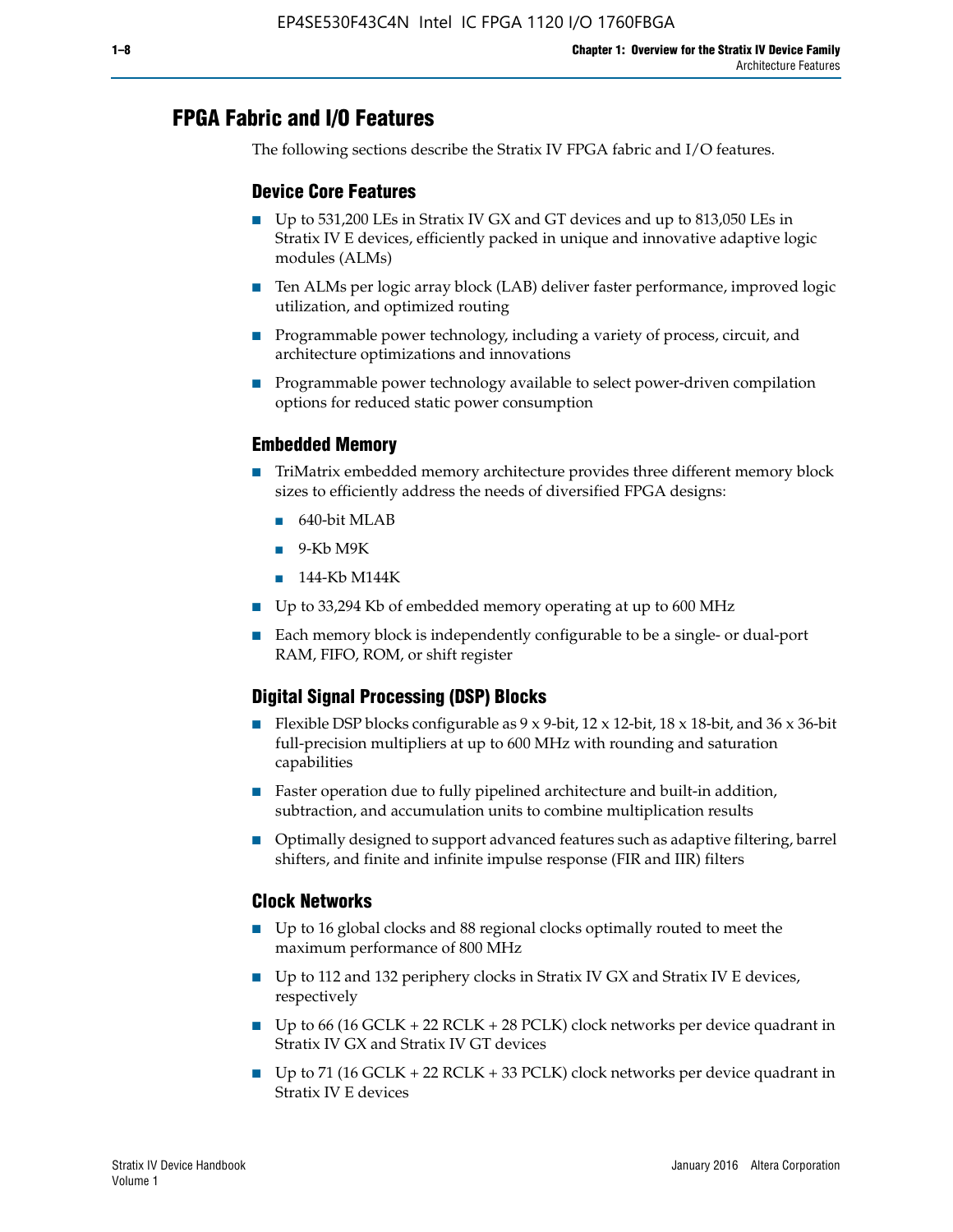## **PLLs**

- Three to 12 PLLs per device supporting spread-spectrum input tracking, programmable bandwidth, clock switchover, dynamic reconfiguration, and delay compensation
- On-chip PLL power supply regulators to minimize noise coupling

### **I/O Features**

- Sixteen to 24 modular I/O banks per device with 24 to 48 I/Os per bank designed and packaged for optimal simultaneous switching noise (SSN) performance and migration capability
- Support for a wide range of industry I/O standards, including single-ended (LVTTL/CMOS/PCI/PCIX), differential (LVDS/mini-LVDS/RSDS), voltage-referenced single-ended and differential (SSTL/HSTL Class I/II) I/O standards
- **O**n-chip series  $(R_S)$  and on-chip parallel  $(R_T)$  termination with auto-calibration for single-ended I/Os and on-chip differential  $(R_D)$  termination for differential I/Os
- Programmable output drive strength, slew rate control, bus hold, and weak pull-up capability for single-ended I/Os
- User I/O:GND: $V_{CC}$  ratio of 8:1:1 to reduce loop inductance in the package—PCB interface
- **■** Programmable transmitter differential output voltage ( $V_{OD}$ ) and pre-emphasis for high-speed LVDS I/O

#### **High-Speed Differential I/O with DPA and Soft-CDR**

- Dedicated circuitry on the left and right sides of the device to support differential links at data rates from 150 Mbps to 1.6 Gbps
- Up to 98 differential SERDES in Stratix IV GX devices, up to 132 differential SERDES in Stratix IV E devices, and up to 47 differential SERDES in Stratix IV GT devices
- DPA circuitry at the receiver automatically compensates for channel-to-channel and channel-to-clock skew in source synchronous interfaces
- Soft-CDR circuitry at the receiver allows implementation of asynchronous serial interfaces with embedded clocks at up to 1.6 Gbps data rate (SGMII and GbE)

#### **External Memory Interfaces**

- Support for existing and emerging memory interface standards such as DDR SDRAM, DDR2 SDRAM, DDR3 SDRAM, QDRII SRAM, QDRII+ SRAM, and RLDRAM II
- DDR3 up to 1,067 Mbps/533 MHz
- Programmable DQ group widths of 4 to 36 bits (includes parity bits)
- Dynamic OCT, trace mismatch compensation, read-write leveling, and half-rate register capabilities provide a robust external memory interface solution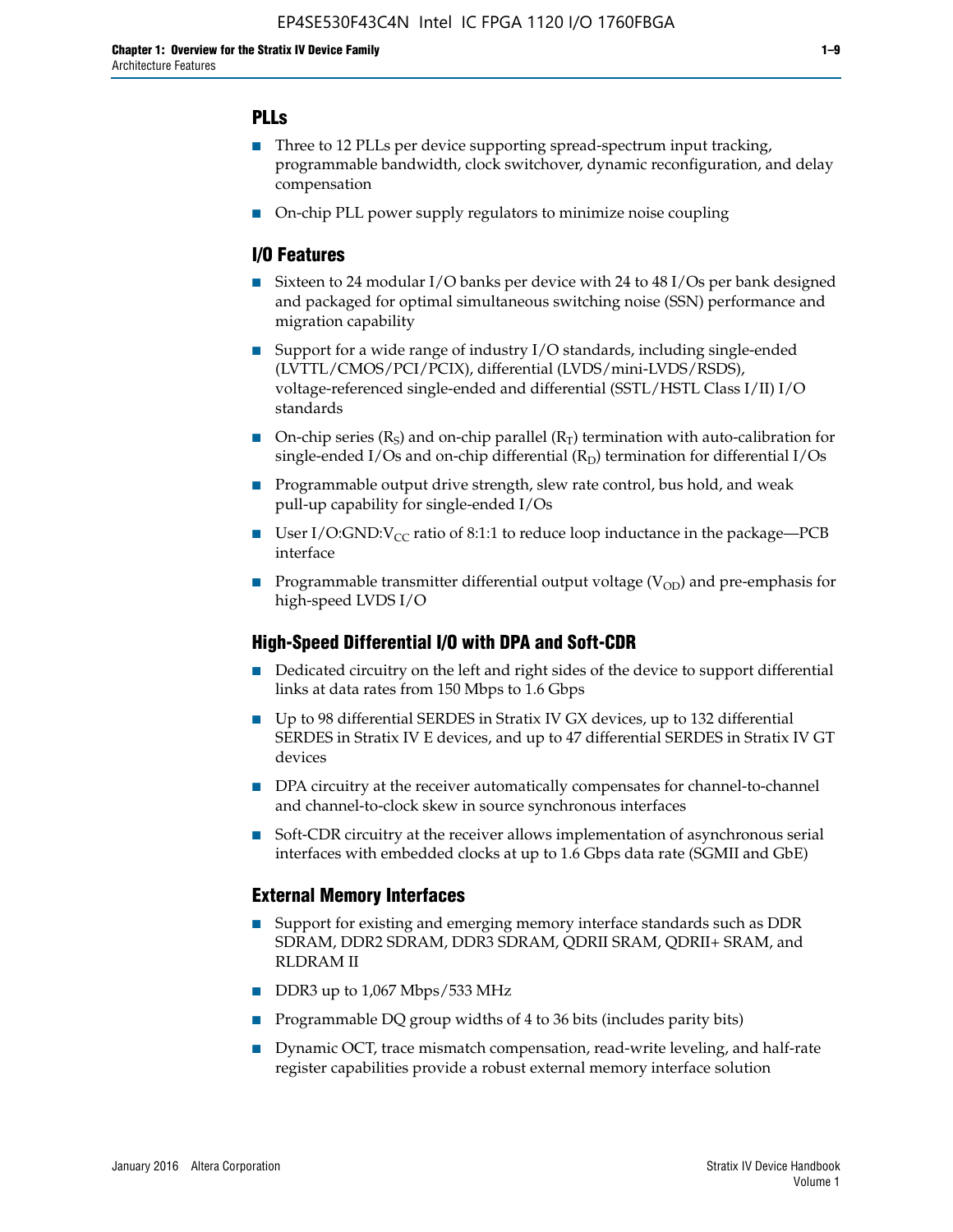## **System Integration**

- All Stratix IV devices support hot socketing
- Four configuration modes:
	- Passive Serial (PS)
	- Fast Passive Parallel (FPP)
	- Fast Active Serial (FAS)
	- JTAG configuration
- Ability to perform remote system upgrades
- 256-bit advanced encryption standard (AES) encryption of configuration bits protects your design against copying, reverse engineering, and tampering
- Built-in soft error detection for configuration RAM cells
- For more information about how to connect the PLL, external memory interfaces,  $I/O$ , high-speed differential I/O, power, and the JTAG pins to PCB, refer to the *[Stratix IV GX and Stratix IV E Device Family Pin Connection Guidelines](http://www.altera.com/literature/dp/stratix4/PCG-01005.pdf)* and the *[Stratix IV GT Device Family Pin Connection Guidelines](http://www.altera.com/literature/dp/stratix4/PCG-01006.pdf)*.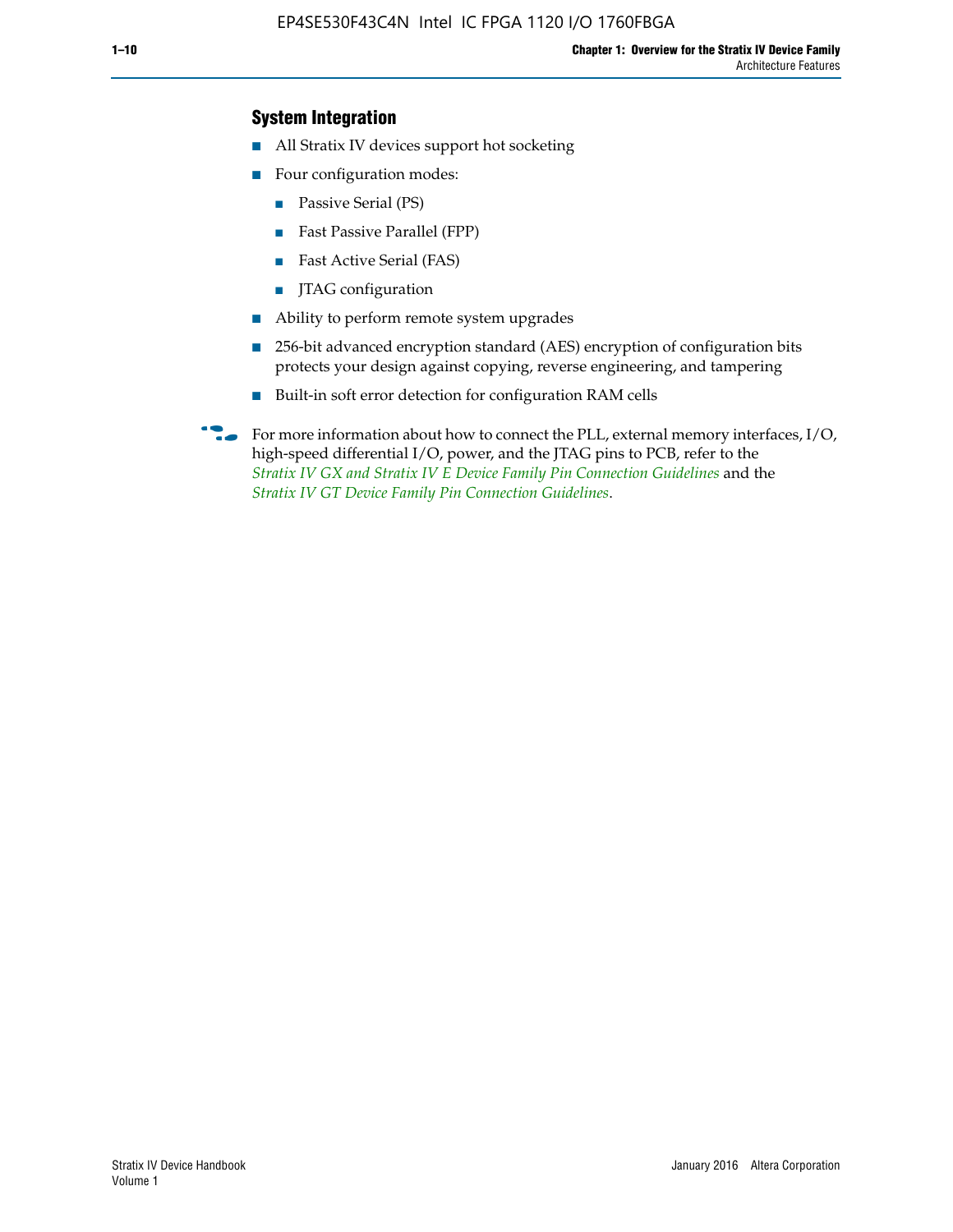#### Table 1–1 lists the Stratix IV GX device features.

# **Table 1–1. Stratix IV GX Device Features (Part 1 of 2)**

| <b>Feature</b>                                                       | EP4SGX70                         |                |                                | <b>EP4SGX110</b> |    |              | <b>EP4SGX180</b>  |                |       |                          | <b>EP4SGX230</b>              |                |                          |                                |                | <b>EP4SGX290</b> |       |       |       |                                |                   |                | <b>EP4SGX360</b> |       |       |         | <b>EP4SGX530</b> |
|----------------------------------------------------------------------|----------------------------------|----------------|--------------------------------|------------------|----|--------------|-------------------|----------------|-------|--------------------------|-------------------------------|----------------|--------------------------|--------------------------------|----------------|------------------|-------|-------|-------|--------------------------------|-------------------|----------------|------------------|-------|-------|---------|------------------|
| <b>Package</b><br><b>Option</b>                                      | F780                             | F1152          | F780                           | F1152            |    | F780         | F1152             |                | F1517 | F780                     | F1152                         |                | F1517                    | F780                           | F1152          |                  | F1517 | F1760 | F1932 | F780                           | F1152             |                | F1517            | F1760 | F1932 | F1760   | F1932            |
| ALMs                                                                 | 29,040                           |                |                                | 42,240           |    |              | 70,300            |                |       |                          | 91,200                        |                |                          |                                |                | 116,480          |       |       |       |                                |                   |                | 141,440          |       |       | 212,480 |                  |
| LEs                                                                  | 72,600                           |                |                                | 105,600          |    |              | 175,750           |                |       |                          | 228,000                       |                |                          |                                |                | 291,200          |       |       |       |                                |                   |                | 353,600          |       |       |         | 531,200          |
| 0.6 Gbps-<br>8.5 Gbps<br><b>Transceivers</b><br>$(PMA + PCs)$<br>(1) | $\overbrace{\phantom{12322111}}$ | 16             |                                | —                | 16 |              | $\hspace{0.05cm}$ | 16             | 24    |                          | $\overbrace{\phantom{aaaaa}}$ | 16             | 24                       | —                              |                | 16               | 24    | 24    | 32    | $\qquad \qquad \longleftarrow$ |                   | 16             | 24               | 24    | 32    | 24      | 32               |
| 0.6 Gbps-<br>6.5 Gbps<br>Transceivers<br>$(PMA + PCS)$<br>(1)        | 8                                |                | 8                              | 16               | -  | 8            | 16                | --             | —     | 8                        | 16                            | —              | $\overline{\phantom{m}}$ | 16                             | 16             |                  | –     |       |       | 16                             | 16                |                |                  |       |       |         |                  |
| PMA-only<br>CMU<br>Channels<br>$(0.6$ Gbps-<br>6.5 Gbps)             | $\overline{\phantom{0}}$         | 8              | $\qquad \qquad \longleftarrow$ |                  | 8  |              |                   | 8              | 12    | $\overline{\phantom{0}}$ |                               | 8              | 12                       | —                              | -              | 8                | 12    | 12    | 16    | $\overline{\phantom{0}}$       | $\hspace{0.05cm}$ | 8              | 12               | 12    | 16    | 12      | 16               |
| <b>PCI Express</b><br>hard IP<br><b>Blocks</b>                       | $\mathbf{1}$                     | $\overline{2}$ | -1                             | $\overline{2}$   |    | $\mathbf{1}$ |                   | $\overline{2}$ |       | $\mathbf{1}$             |                               | $\overline{c}$ |                          |                                |                | $\overline{2}$   |       |       | 4     |                                |                   | $\overline{2}$ |                  |       | 4     |         | 4                |
| High-Speed<br>LVDS<br>SERDES (up<br>to 1.6 Gbps)<br>(4)              | 28                               | 56             | 28                             | 28               | 56 | 28           | 44                |                | 88    | 28                       | 44                            |                | 88                       | $\qquad \qquad \longleftarrow$ | 44             |                  | 88    | 88    | 98    |                                | 44                |                | 88               | 88    | 98    | 88      | 98               |
| SPI-4.2 Links                                                        | $\mathbf{1}$                     |                |                                | 1                |    | $\mathbf{1}$ | $\overline{c}$    |                | 4     | 1                        | $\overline{c}$                |                | 4                        | —                              | $\overline{2}$ |                  |       | 4     |       | $\overline{\phantom{0}}$       | $\overline{2}$    |                |                  | 4     |       |         | 4                |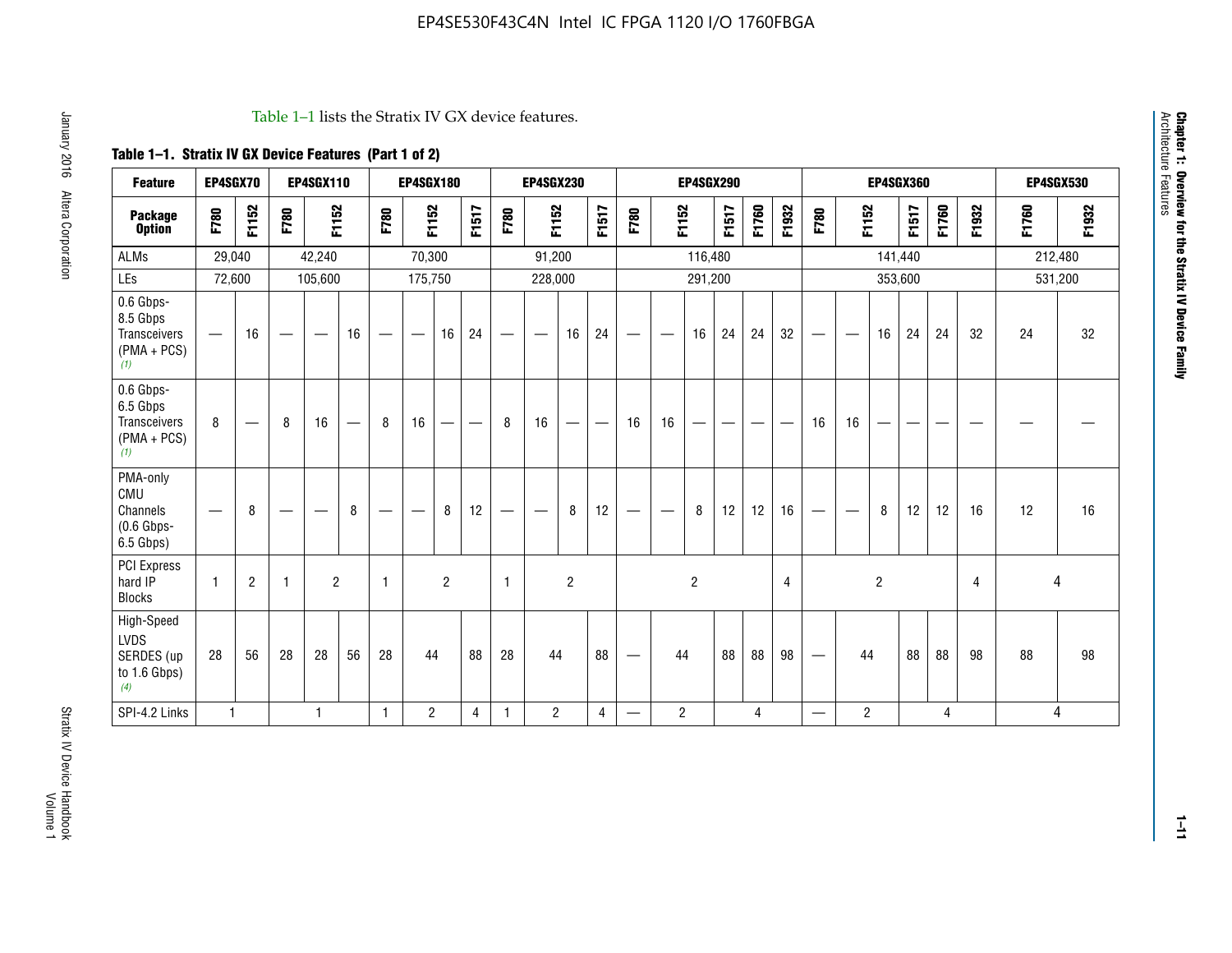**Table 1–1. Stratix IV GX Device Features (Part 2 of 2)**

| <b>Feature</b>                                       | EP4SGX70                |                        |                             | <b>EP4SGX110</b>            |                      |                             | <b>EP4SGX180</b>          |                      |                        |                             | <b>EP4SGX230</b>            |                      |                      |                            |                             | EP4SGX290              |                      |                      |                        |                             |                             |                        | <b>EP4SGX360</b>      |                      |                        | <b>EP4SGX530</b>  |                 |
|------------------------------------------------------|-------------------------|------------------------|-----------------------------|-----------------------------|----------------------|-----------------------------|---------------------------|----------------------|------------------------|-----------------------------|-----------------------------|----------------------|----------------------|----------------------------|-----------------------------|------------------------|----------------------|----------------------|------------------------|-----------------------------|-----------------------------|------------------------|-----------------------|----------------------|------------------------|-------------------|-----------------|
| <b>Package</b><br><b>Option</b>                      | F780                    | F1152                  | F780                        | F1152                       |                      | F780                        | F1152                     |                      | F1517                  | F780                        | F1152                       |                      | F1517                | F780                       | F1152                       |                        | F1517                | F1760                | F1932                  | F780                        | F1152                       |                        | F1517                 | F1760                | F1932                  | F1760             | F1932           |
| M9K Blocks<br>(256x)<br>36 bits)                     | 462                     |                        |                             | 660                         |                      |                             | 950                       |                      |                        |                             | 1,235                       |                      |                      |                            |                             | 936                    |                      |                      |                        |                             |                             | 1,248                  |                       |                      |                        |                   | 1,280           |
| M144K<br><b>Blocks</b><br>(2048 x<br>72 bits)        | 16                      |                        |                             | 16                          |                      |                             | 20                        |                      |                        |                             | 22                          |                      |                      |                            |                             | 36                     |                      |                      |                        |                             |                             | 48                     |                       |                      |                        | 64                |                 |
| <b>Total Memory</b><br>(MLAB+M9K<br>+M144K) Kb       | 7,370                   |                        |                             | 9,564                       |                      |                             | 13,627                    |                      |                        |                             | 17,133                      |                      |                      |                            |                             | 17,248                 |                      |                      |                        |                             |                             | 22,564                 |                       |                      |                        | 27,376            |                 |
| Embedded<br><b>Multipliers</b><br>$18 \times 18$ (2) | 384                     |                        |                             | 512                         |                      |                             | 920                       |                      |                        |                             | 1,288                       |                      |                      |                            |                             | 832                    |                      |                      |                        |                             |                             | 1,040                  |                       |                      | 1,02<br>4              | 1,024             |                 |
| PLLs                                                 | 3                       | $\overline{4}$         | 3                           | 4                           |                      | 3                           | 6                         |                      | 8                      | 3                           | 6                           |                      | 8                    | 4                          | 6                           |                        | 8                    | 12                   | 12                     | 4                           | 6                           |                        | 8                     | 12                   | 12                     | 12                | 12              |
| User $I/Os$ (3)                                      | 372                     | 488                    | 372                         | 372                         | 48<br>8              | 372                         | 56<br>4                   | 56<br>4              | 74<br>4                | 372                         | 564                         | 56<br>$\overline{4}$ | 74<br>$\overline{4}$ | 289                        | 564                         | 56<br>4                | 74<br>4              | 88<br>0              | 92<br>$\mathbf 0$      | 289                         | 564                         | 56<br>4                | 74<br>4               | 88<br>$\mathbf{0}$   | 920                    | 880               | 920             |
| Speed Grade<br>(fastest to<br>slowest) (5)           | $-2x,$<br>$-3,$<br>$-4$ | $-2,$<br>$-3,$<br>$-4$ | $-2\times$<br>$-3,$<br>$-4$ | $-2\times$<br>$-3,$<br>$-4$ | $-2,$<br>-3,<br>$-4$ | $-2\times$<br>$-3,$<br>$-4$ | $-2$<br>×,<br>$-3,$<br>-4 | $-2$<br>$-3$<br>$-4$ | $-2,$<br>$-3,$<br>$-4$ | $-2\times$<br>$-3,$<br>$-4$ | $-2\times$<br>$-3,$<br>$-4$ | $-2,$<br>-3,<br>$-4$ | $-2,$<br>-3,<br>$-4$ | $-2\times$<br>$-3$<br>$-4$ | $-2\times$<br>$-3,$<br>$-4$ | $-2,$<br>$-3,$<br>$-4$ | $-2,$<br>-3,<br>$-4$ | $-2,$<br>-3,<br>$-4$ | $-2,$<br>$-3,$<br>$-4$ | $-2\times$<br>$-3,$<br>$-4$ | $-2\times$<br>$-3,$<br>$-4$ | $-2,$<br>$-3,$<br>$-4$ | $-2,$<br>$-3$<br>$-4$ | $-2,$<br>-3,<br>$-4$ | $-2,$<br>$-3,$<br>$-4$ | $-2, -3,$<br>$-4$ | $-2, -3,$<br>-4 |

#### **Notes to Table 1–1:**

(1) The total number of transceivers is divided equally between the left and right side of each device, except for the devices in the F780 package. These devices have eight transceiver channels located only on the right side of the device.

(2) Four multiplier adder mode.

(3) The user I/Os count from pin-out files includes all general purpose I/O, dedicated clock pins, and dual purpose configuration pins. Transceiver pins and dedicated configuration pins are not included in the pin count.

- (4) Total pairs of high-speed LVDS SERDES take the lowest channel count of  $R_X/T_X$ .
- (5) The difference between the Stratix IV GX devices in the –2 and –2x speed grades is the number of available transceiver channels. The –2 device allows you to use the transceiver CMU blocks as transceiver channels. The –2x device does NOT allow you to use the CMU blocks as transceiver channels. In addition to the reduction of available transceiver channels in the Stratix IV GX –2x device, the data rates in the –2x device are limited to 6.5 Gbps.

January 2016 Altera Corporation

Altera Corporation

January 2016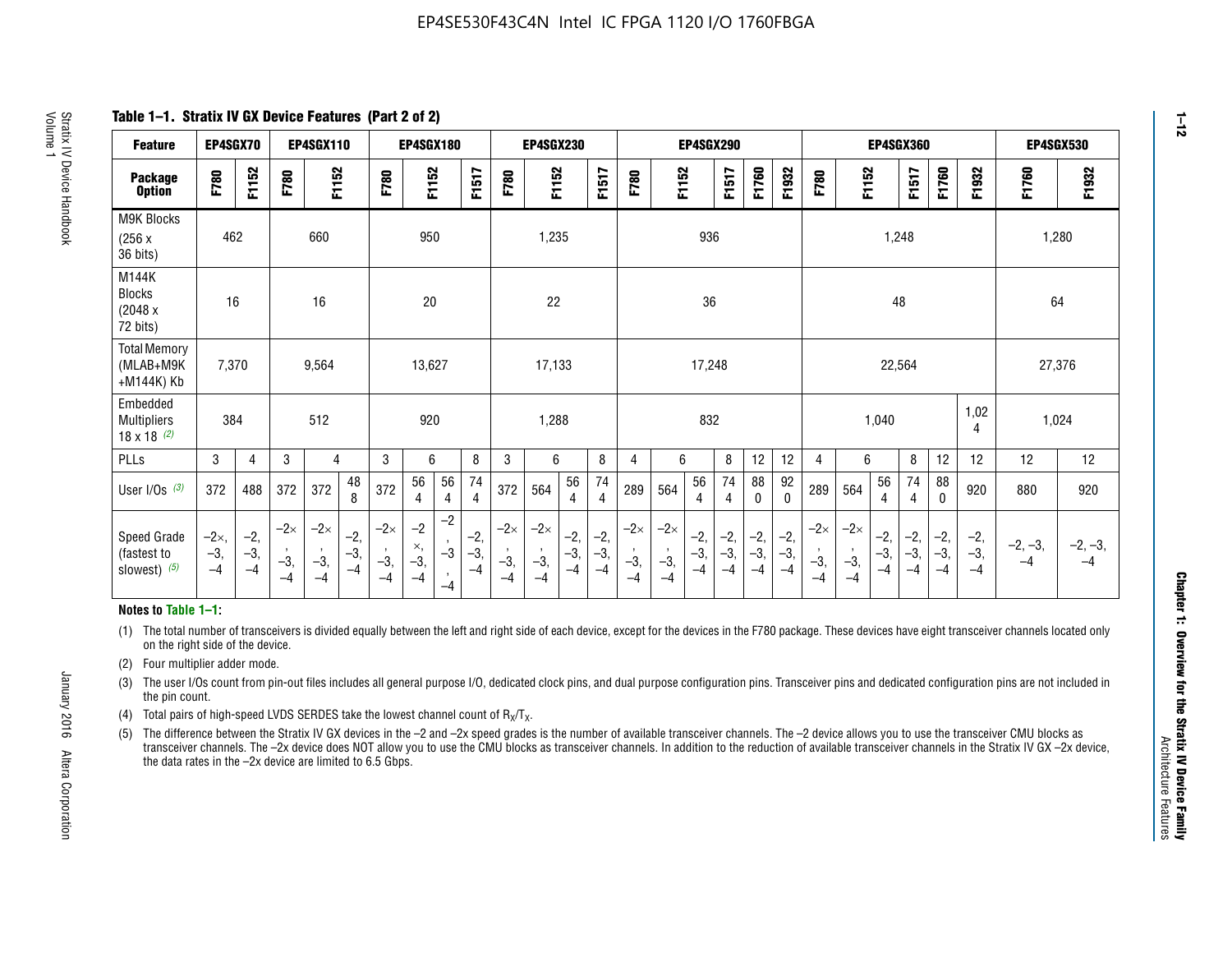Table 1–2 lists the Stratix IV GX device package options.

### **Table 1–2. Stratix IV GX Device Package Options** *(1)***,** *(2)*

| <b>Device</b> | <b>F780</b><br>(29 mm x 29 mm) $(6)$ |                                  | F1152<br>$(35 \, \text{mm} \times 35 \, \text{mm})$<br>(6) |             | F1152<br>$(35$ mm x 35 mm) $(5)$ , $(7)$ | F1517<br>(40 mm x 40 mm)<br>$(5)$ $(7)$ | <b>F1760</b><br>$(42.5 \text{ mm} \times 42.5 \text{ mm})$<br>$\boldsymbol{U}$ | F1932<br>$(45 \, \text{mm} \times 45 \, \text{mm})$<br>(7) |
|---------------|--------------------------------------|----------------------------------|------------------------------------------------------------|-------------|------------------------------------------|-----------------------------------------|--------------------------------------------------------------------------------|------------------------------------------------------------|
| EP4SGX70      | <b>DF29</b>                          |                                  |                                                            | HF35        |                                          |                                         |                                                                                |                                                            |
| EP4SGX110     | <b>DF29</b>                          |                                  | <b>FF35</b>                                                | <b>HF35</b> |                                          |                                         |                                                                                |                                                            |
| EP4SGX180     | DF <sub>29</sub>                     |                                  | FF35                                                       |             | <b>HF35</b>                              | KF40                                    |                                                                                |                                                            |
| EP4SGX230     | <b>DF29</b>                          |                                  | FF35                                                       |             | <b>HF35</b>                              | KF40                                    |                                                                                |                                                            |
| EP4SGX290     |                                      | FH29 $(3)$                       | FF35                                                       |             | <b>HF35</b>                              | <b>KF40</b>                             | KF43                                                                           | <b>NF45</b>                                                |
| EP4SGX360     |                                      | <sup>'</sup> FH29 <sup>(3)</sup> | <b>FF35</b>                                                |             | <b>HF35</b>                              | <b>KF40</b>                             | KF43                                                                           | <b>NF45</b>                                                |
| EP4SGX530     |                                      |                                  |                                                            |             | HH35 (4)                                 | KH40 (4)                                | KF43                                                                           | <b>NF45</b>                                                |

#### **Notes to Table 1–2:**

(1) Device packages in the same column and marked under the same arrow sign have vertical migration capability.

(2) Use the Pin Migration Viewer in the Pin Planner to verify the pin migration compatibility when migrating devices. For more information, refer to *[I/O Management](http://www.altera.com/literature/hb/qts/qts_qii52013.pdf)* in the *Quartus II Handbook, Volume 2*.

(3) The 780-pin EP4SGX290 and EP4SGX360 devices are available only in 33 mm x 33 mm Hybrid flip chip package.

(4) The 1152-pin and 1517-pin EP4SGX530 devices are available only in 42.5 mm x 42.5 mm Hybrid flip chip packages.

(5) When migrating between hybrid and flip chip packages, there is an additional keep-out area. For more information, refer to the *[Package Information Datasheet for Altera Devices](http://www.altera.com/literature/ds/dspkg.pdf)*.

(6) Devices listed in this column are available in –2x, –3, and –4 speed grades. These devices do not have on-package decoupling capacitors.

(7) Devices listed in this column are available in –2, –3, and –4 speed grades. These devices have on-package decoupling capacitors. For more information about on-package decoupling capacitor value in each device, refer to Table 1–3.

 $\mathbb{L}$ s On-package decoupling reduces the need for on-board or PCB decoupling capacitors by satisfying the transient current requirements at higher frequencies. The *[Power Delivery Network](http://www.altera.com/literature/ug/pdn_tool_stxiv.zip)* design tool for Stratix IV devices accounts for the on-package decoupling and reflects the reduced requirements for PCB decoupling capacitors.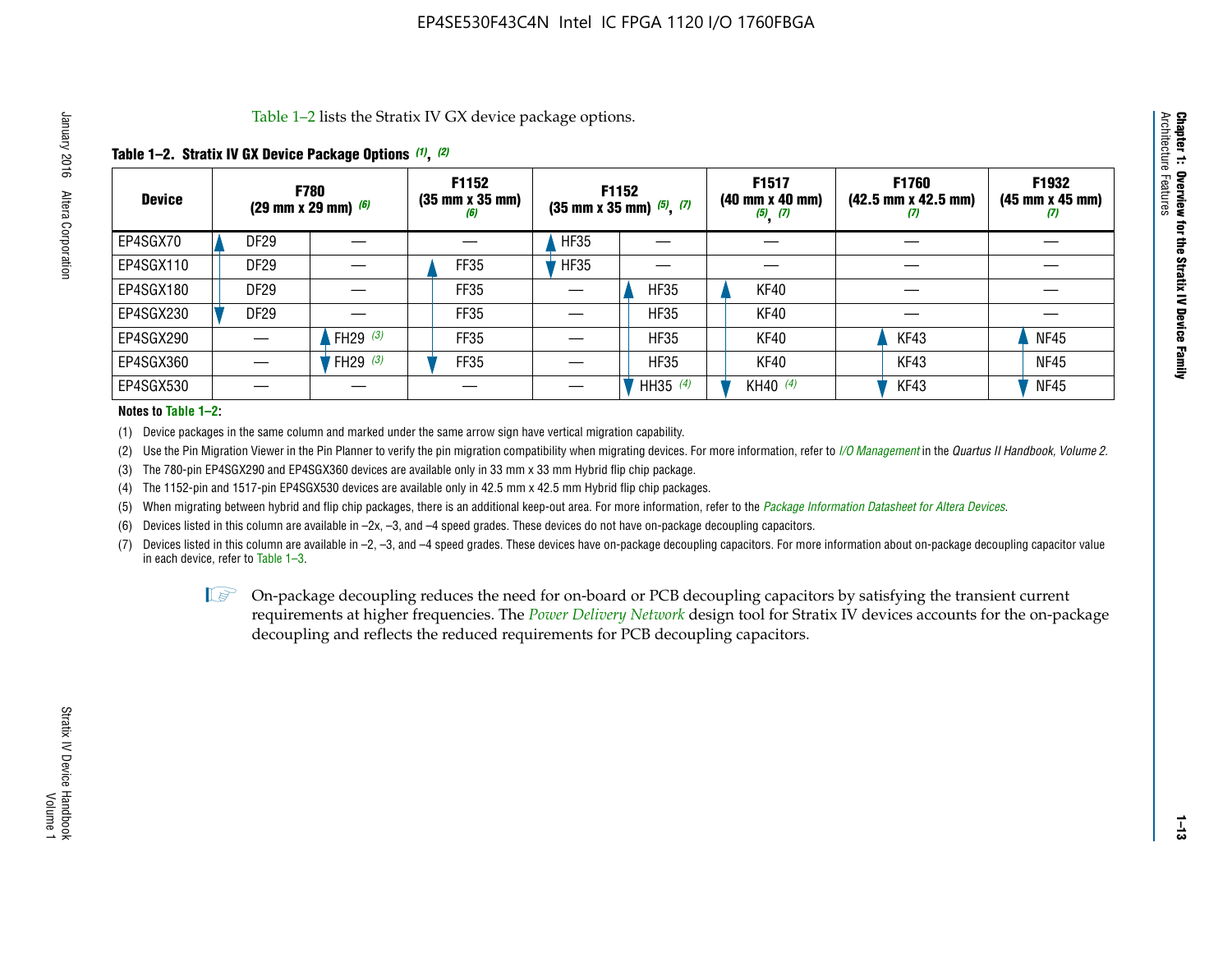|  | Table 1-3. Stratix IV GX Device On-Package Decoupling Information (1) |  |
|--|-----------------------------------------------------------------------|--|
|--|-----------------------------------------------------------------------|--|

| <b>Ordering Information</b> |             | <b>V<sub>cc</sub></b>               | V <sub>ccio</sub>    | V <sub>CCL_GXB</sub>         | $V_{\texttt{CCA}\_\textsf{L/R}}$ | $V_{CCT}$ and $V_{CCR}$ (Shared)              |
|-----------------------------|-------------|-------------------------------------|----------------------|------------------------------|----------------------------------|-----------------------------------------------|
|                             |             |                                     |                      |                              |                                  |                                               |
| EP4SGX70                    | <b>HF35</b> | $2\times1$ uF + $2\times470$ nF     | 10nF per bank $(2)$  | 100nF per transceiver block  | 100nF                            | $1 \times 470$ nF + $1 \times 47$ nF per side |
| EP4SGX110                   | <b>HF35</b> | $2\times1$ uF + 2 $\times$ 470nF    | 10nF per bank $(2)$  | 100nF per transceiver block  | 100 <sub>nF</sub>                | $1\times470$ nF + $1\times47$ nF per side     |
| EP4SGX180                   | <b>HF35</b> | $2\times1$ uF + $2\times470$ nF     | 10nF per bank $(2)$  | 100nF per transceiver block  | 100 <sub>n</sub> F               | $1 \times 470$ nF + $1 \times 47$ nF per side |
|                             | KF40        |                                     |                      |                              |                                  |                                               |
|                             | <b>HF35</b> |                                     |                      |                              |                                  | $1 \times 470$ nF + $1 \times 47$ nF          |
| EP4SGX230                   | KF40        | $2\times1$ uF + $2\times470$ nF     | 10 nF per bank $(2)$ | 100 nF per transceiver block | 100 nF                           | per side                                      |
|                             | <b>HF35</b> |                                     |                      |                              |                                  |                                               |
|                             | KF40        |                                     |                      |                              |                                  | $1 \times 470$ nF + $1 \times 47$ nF          |
| EP4SGX290                   | KF43        | $4 \times 1$ uF + $4 \times 470$ nF | 10 nF per bank $(2)$ | 100 nF per transceiver block | 100nF                            | per side                                      |
|                             | <b>NF45</b> |                                     |                      |                              |                                  |                                               |
|                             | <b>HF35</b> |                                     |                      |                              |                                  |                                               |
|                             | KF40        |                                     |                      |                              |                                  | $1 \times 470$ nF + $1 \times 47$ nF          |
| EP4SGX360                   | KF43        | $4 \times 1$ uF + $4 \times 470$ nF | 10 nF per bank $(2)$ | 100 nF per transceiver block | 100 nF                           | per side                                      |
|                             | <b>NF45</b> |                                     |                      |                              |                                  |                                               |
|                             | <b>HH35</b> |                                     |                      |                              |                                  |                                               |
| <b>KH40</b>                 |             |                                     |                      |                              |                                  | $1 \times 470$ nF + $1 \times 47$ nF          |
| EP4SGX530                   | KF43        | $4 \times 1$ uF + $4 \times 470$ nF | 10 nF per bank $(2)$ | 100 nF per transceiver block | 100 nF                           | per side                                      |
|                             | <b>NF45</b> |                                     |                      |                              |                                  |                                               |

**Notes to Table 1–3:**

(1) Table 1-3 refers to production devices on-package decoupling. For more information about decoupling design of engineering sample (ES) devices, contact [Altera Technical Support](http://mysupport.altera.com/eservice/login.asp).

(2) For I/O banks  $3(*)$ ,  $4(*)$ ,  $7(*)$ , and  $8(*)$  only. There is no OPD for I/O bank  $1(*)$ ,  $2(*)$ ,  $5(*)$ , and  $6(*)$ .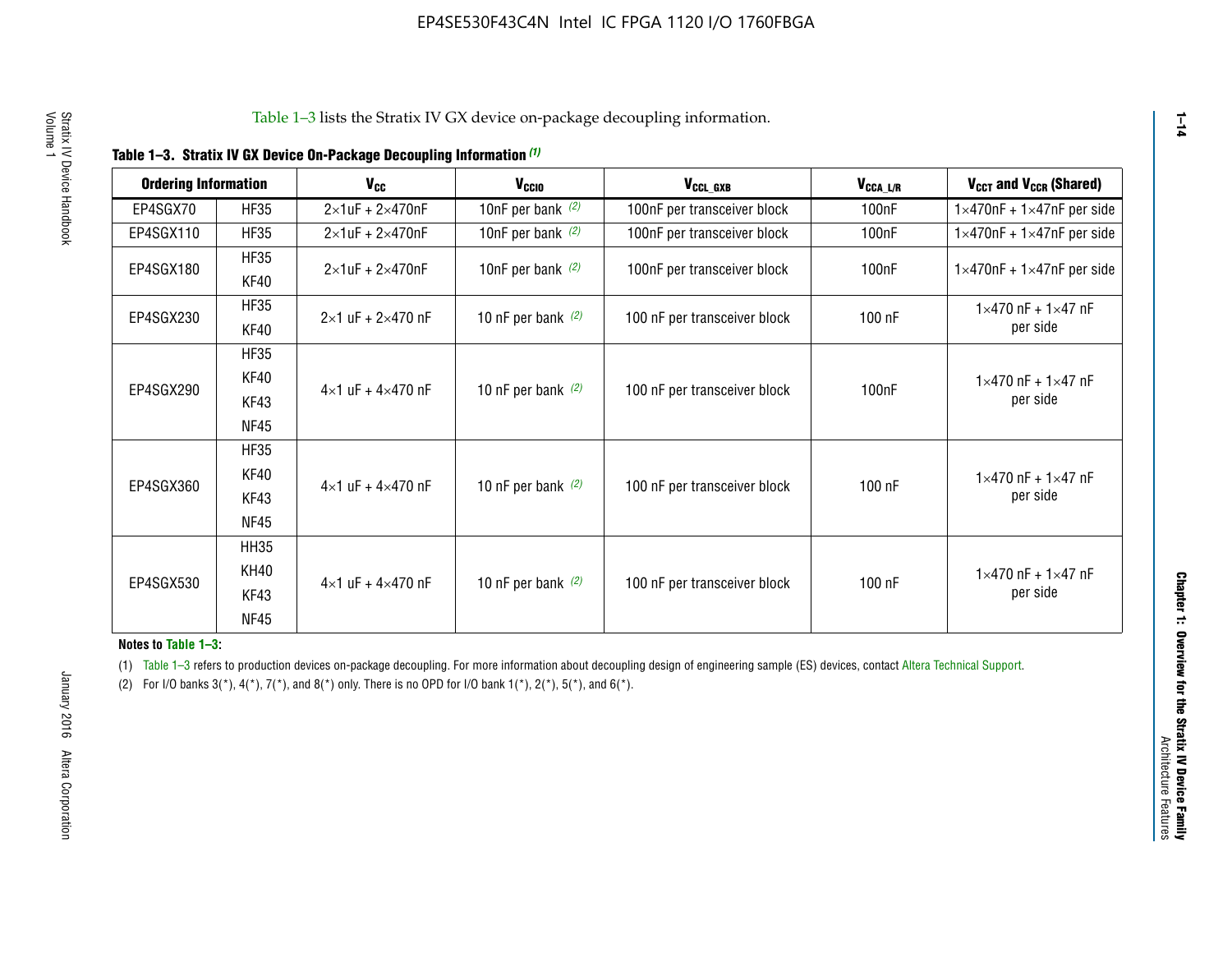#### Table 1–4 lists the Stratix IV E device features.

#### **Table 1–4. Stratix IV E Device Features**

| <b>Feature</b>                                      | <b>EP4SE230</b> |     | <b>EP4SE360</b>                        |              | <b>EP4SE530</b> |              |          | <b>EP4SE820</b> |            |
|-----------------------------------------------------|-----------------|-----|----------------------------------------|--------------|-----------------|--------------|----------|-----------------|------------|
| Package Pin Count                                   | 780             | 780 | 1152                                   | 1152         | 1517            | 1760         | 1152     | 1517            | 1760       |
| ALMs                                                | 91,200          |     | 141,440                                |              | 212,480         |              |          | 325,220         |            |
| LEs                                                 | 228,000         |     | 353,600                                |              | 531,200         |              | 813,050  |                 |            |
| High-Speed LVDS<br>SERDES (up to<br>1.6 Gbps) $(1)$ | 56              | 56  | 88                                     | 88           | 112             | 112          | 88       | 112             | 132        |
| SPI-4.2 Links                                       | 3               | 3   | 4                                      | 6<br>4       |                 |              | 4        | 6               | 6          |
| <b>M9K Blocks</b><br>(256 x 36 bits)                | 1,235           |     | 1,248                                  |              | 1,280           |              |          | 1610            |            |
| M144K Blocks<br>(2048 x 72 bits)                    | 22              |     | 48                                     |              | 64              |              | 60       |                 |            |
| <b>Total Memory</b><br>$(MLAB+M9K+$<br>M144K) Kb    | 17,133          |     | 22,564                                 |              | 27,376          |              |          | 33,294          |            |
| <b>Embedded Multipliers</b><br>$(18 \times 18)$ (2) | 1,288           |     | 1,040                                  |              | 1,024           |              |          | 960             |            |
| PLLs                                                | 4               | 4   | 8                                      | 8            | 12              | 12           | 8        | 12              | 12         |
| User I/Os $(3)$                                     | 488             | 488 | 744                                    | 744          | 976             | 976          | 744(4)   | 976 (4)         | 1120 $(4)$ |
| Speed Grade<br>(fastest to slowest)                 |                 |     | $-2, -3, -4$ $-2, -3, -4$ $-2, -3, -4$ | $-2, -3, -4$ | $-2, -3, -4$    | $-2, -3, -4$ | $-3, -4$ | $-3, -4$        | $-3, -4$   |

#### **Notes to Table 1–4:**

(1) The user I/O count from the pin-out files include all general purpose I/Os, dedicated clock pins, and dual purpose configuration pins. Transceiver pins and dedicated configuration pins are not included in the pin count.

(2) Four multiplier adder mode.

(3) Total pairs of high-speed LVDS SERDES take the lowest channel count of  $R_X/T_X$ .

(4) This data is preliminary.

**Chapter 1: Overview for the Stratix IV Device Family**

**Chapter 1: Overview for the Stratix IV Device Family**<br>Architecture Faatures

Architecture Features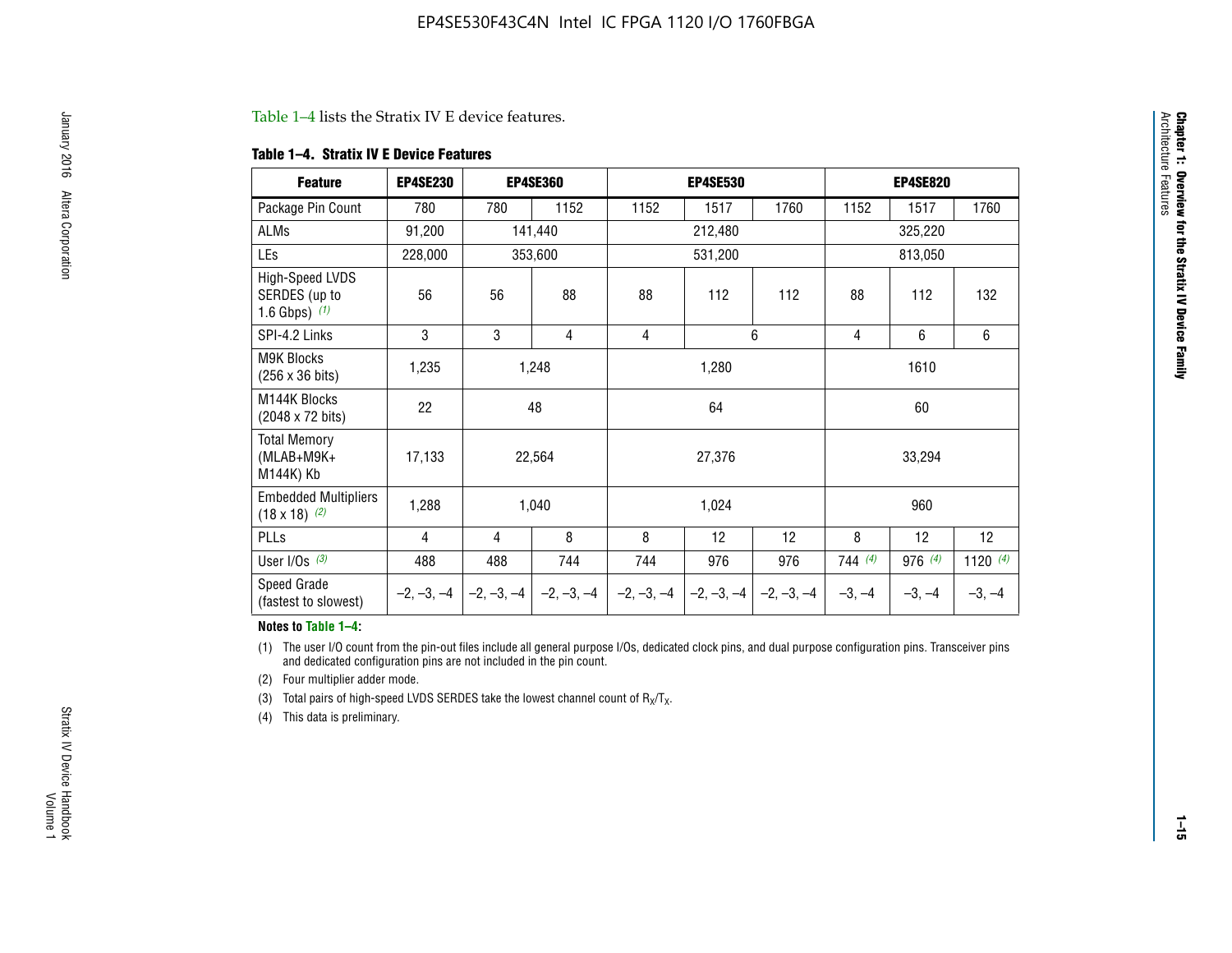Table 1–5 summarizes the Stratix IV E device package options.

| <b>Device</b> | <b>F780</b><br>$(29 \text{ mm} \times 29 \text{ mm})$ $(5)$ , $(6)$ | F1152<br>$(35 \text{ mm} \times 35 \text{ mm})$ $(5)$ , $(7)$ | F <sub>1517</sub><br>$(40 \text{ mm} \times 40 \text{ mm})$ (7) | <b>F1760</b><br>$(42.5$ mm x 42.5 mm) $(7)$ |  |  |
|---------------|---------------------------------------------------------------------|---------------------------------------------------------------|-----------------------------------------------------------------|---------------------------------------------|--|--|
| EP4SE230      | F29                                                                 |                                                               |                                                                 |                                             |  |  |
| EP4SE360      | H <sub>29</sub> $(3)$                                               | F35                                                           |                                                                 |                                             |  |  |
| EP4SE530      |                                                                     | H35 $(4)$                                                     | H40 $(4)$                                                       | F43                                         |  |  |
| EP4SE820      |                                                                     | H35 $(4)$                                                     | H40 $(4)$                                                       | F43                                         |  |  |

**Table 1–5. Stratix IV E Device Package Options** *(1)***,** *(2)*

#### **Notes to Table 1–5:**

(1) Device packages in the same column and marked under the same arrow sign have vertical migration capability.

(2) Use the Pin Migration Viewer in the Pin Planner to verify the pin migration compatibility when migrating devices. For more information, refer to *[I/O Management](http://www.altera.com/literature/hb/qts/qts_qii52013.pdf)* in the *Quartus II Handbook, Volume 2*.

(3) The 780-pin EP4SE360 device is available only in the 33 mm x 33 mm Hybrid flip chip package.

(4) The 1152-pin and 1517-pin for EP4SE530 and EP4SE820 devices are available only in the 42.5 mm x 42.5 mm Hybrid flip chip package.

(5) When migrating between hybrid and flip chip packages, there is an additional keep-out area. For more information, refer to the *[Package](http://www.altera.com/literature/ds/dspkg.pdf)  [Information Datasheet for Altera Devices](http://www.altera.com/literature/ds/dspkg.pdf)*.

(6) Devices listed in this column do not have on-package decoupling capacitors.

(7) Devices listed in this column have on-package decoupling capacitors. For more information about on-package decoupling capacitor value for each device, refer to Table 1–6.

Table 1–6 lists the Stratix IV E on-package decoupling information.

| Table 1–6. Stratix IV E Device On-Package Decoupling Information (1) |  |  |  |  |  |
|----------------------------------------------------------------------|--|--|--|--|--|
|----------------------------------------------------------------------|--|--|--|--|--|

|          | <b>Ordering Information</b> | V <sub>cc</sub>                     | <b>V<sub>CCIO</sub></b> |  |  |
|----------|-----------------------------|-------------------------------------|-------------------------|--|--|
| EP4SE360 | F <sub>35</sub>             | $4 \times 1$ uF + $4 \times 470$ nF | 10 nF per bank          |  |  |
|          | H35                         |                                     |                         |  |  |
| EP4SE530 | H40                         | $4\times1$ uF + $4\times470$ nF     | 10 nF per bank          |  |  |
|          | F43                         |                                     |                         |  |  |
|          | H35                         |                                     |                         |  |  |
| EP4SE820 | H40                         | $4\times1$ uF + $4\times470$ nF     | 10 nF per bank          |  |  |
|          | F43                         |                                     |                         |  |  |

**Note to Table 1–6:**

(1) Table 1–6 refers to production devices on-package decoupling. For more information about decoupling design of engineering sample (ES) devices, contact [Altera Technical Support](http://mysupport.altera.com/eservice/login.asp).

Table 1–7 lists the Stratix IV GT device features.

| <b>Feature</b>                       | <b>EP4S40G2</b> | <b>EP4S40G5</b> | <b>EP4S100G2</b> | <b>EP4S100G3</b> | <b>EP4S100G4</b> | <b>EP4S100G5</b> |      |
|--------------------------------------|-----------------|-----------------|------------------|------------------|------------------|------------------|------|
| Package Pin Count                    | 1517            | 1517            | 1517             | 1932             | 1932             | 1517             | 1932 |
| <b>ALMs</b>                          | 91,200          | 212,480         | 91,200           | 116,480          | 141,440          | 212.480          |      |
| LEs                                  | 228,000         | 531,200         | 228,000          | 291,200          | 353,600          | 531,200          |      |
| <b>Total Transceiver</b><br>Channels | 36              | 36              | 36               | 48               | 48               | 36               | 48   |

**Table 1–7. Stratix IV GT Device Features (Part 1 of 2)**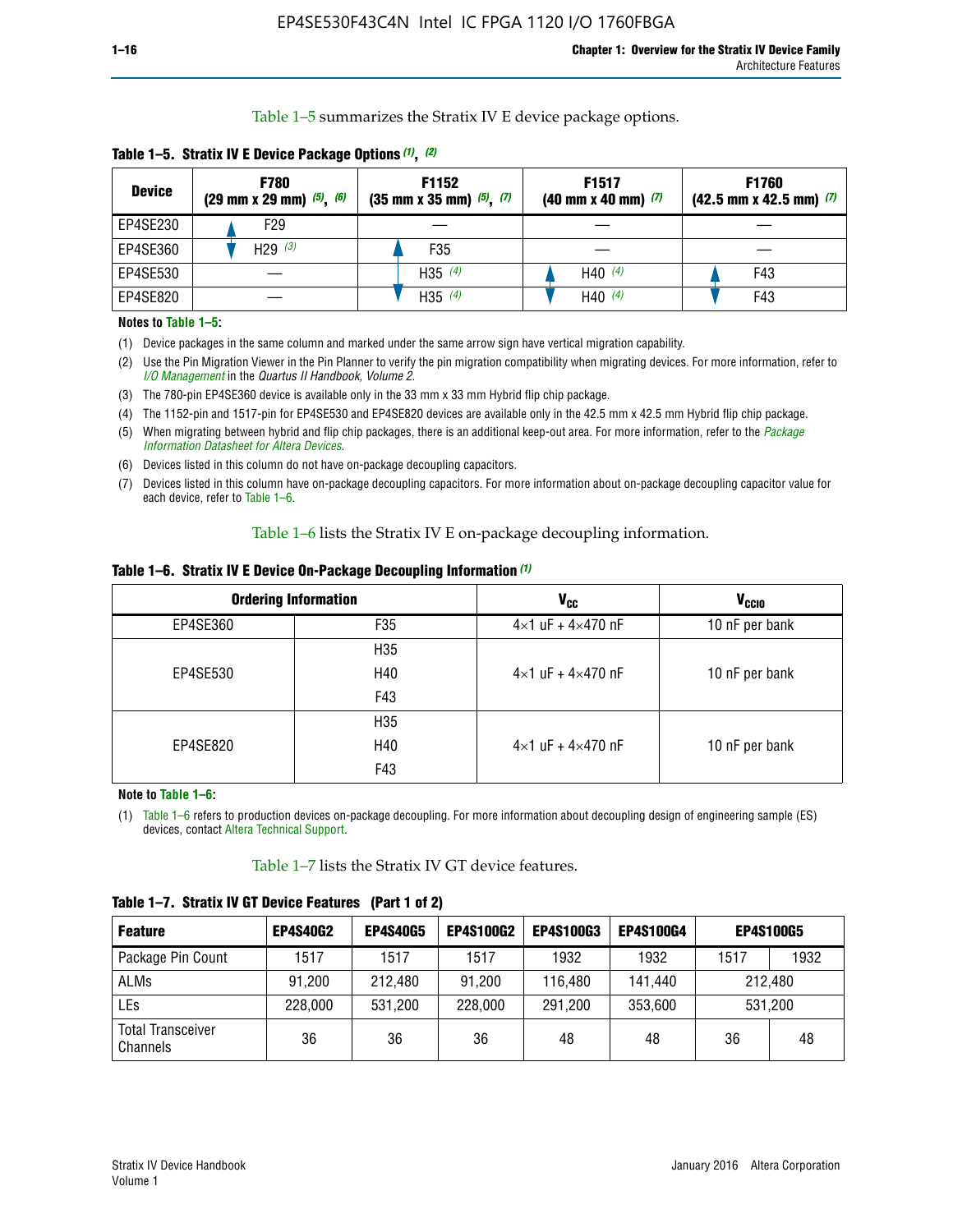#### **Table 1–7. Stratix IV GT Device Features (Part 2 of 2)**

| <b>Feature</b>                                                                     | <b>EP4S40G2</b> | <b>EP4S40G5</b> | <b>EP4S100G2</b> | <b>EP4S100G3</b> | <b>EP4S100G4</b> | EP4S100G5                 |                |
|------------------------------------------------------------------------------------|-----------------|-----------------|------------------|------------------|------------------|---------------------------|----------------|
| 10G Transceiver<br><b>Channels</b><br>(600 Mbps - 11.3 Gbps)<br>with $PMA + PCS$ ) | 12              | 12              | 24               | 24               | 24               | 24                        | 32             |
| 8G Transceiver<br>Channels<br>(600 Mbps - 8.5 Gbps<br>with PMA + PCS) $(1)$        | 12              | 12              | $\pmb{0}$        | 8                | 8                | $\mathbf 0$               | $\pmb{0}$      |
| PMA-only CMU<br>Channels<br>(600 Mbps- 6.5 Gbps)                                   | 12              | 12              | 12               | 16               | 16               | 12                        | 16             |
| PCIe hard IP Blocks                                                                | $\overline{2}$  | $\overline{2}$  | $\overline{2}$   | $\overline{4}$   | $\overline{4}$   | $\overline{2}$            | $\overline{4}$ |
| <b>High-Speed LVDS</b><br><b>SERDES</b><br>(up to 1.6 Gbps) $(2)$                  | 46              | 46              | 46               | 47               | 47               | 46                        | 47             |
| SP1-4.2 Links                                                                      | $\overline{2}$  | $\overline{2}$  | $\overline{2}$   | $\overline{2}$   | $\overline{2}$   | $\overline{2}$            | $\overline{2}$ |
| <b>M9K Blocks</b><br>(256 x 36 bits)                                               | 1,235           | 1,280           | 1,235            | 936              | 1,248            |                           | 1,280          |
| M144K Blocks<br>(2048 x 72 bits)                                                   | 22              | 64              | 22               | 36               | 48               |                           | 64             |
| Total Memory (MLAB +<br>M9K + M144K) Kb                                            | 17,133          | 27,376          | 17,133           | 17,248           | 22,564           |                           | 27,376         |
| <b>Embedded Multipliers</b><br>$18 \times 18^{(3)}$                                | 1,288           | 1,024           | 1,288            | 832              | 1,024            |                           | 1,024          |
| PLLs                                                                               | 8               | 8               | 8                | 12               | 12               | 8                         | 12             |
| User I/Os $(4)$ , $(5)$                                                            | 654             | 654             | 654              | 781              | 781              | 654                       | 781            |
| Speed Grade<br>(fastest to slowest)                                                | $-1, -2, -3$    | $-1, -2, -3$    | $-1, -2, -3$     | $-1, -2, -3$     | $-1, -2, -3$     | $-1, -2, -3$ $-1, -2, -3$ |                |

**Notes to Table 1–7:**

(1) You can configure all 10G transceiver channels as 8G transceiver channels. For example, the EP4S40G2F40 device has twenty-four 8G transceiver channels and the EP4S100G5F45 device has thirty-two 8G transceiver channels.

(2) Total pairs of high-speed LVDS SERDES take the lowest channel count of  $R_X/T_X$ .

(3) Four multiplier adder mode.

(4) The user I/O count from the pin-out files include all general purpose I/Os, dedicated clock pins, and dual purpose configuration pins. Transceiver pins and dedicated configuration pins are not included in the pin count.

(5) This data is preliminary.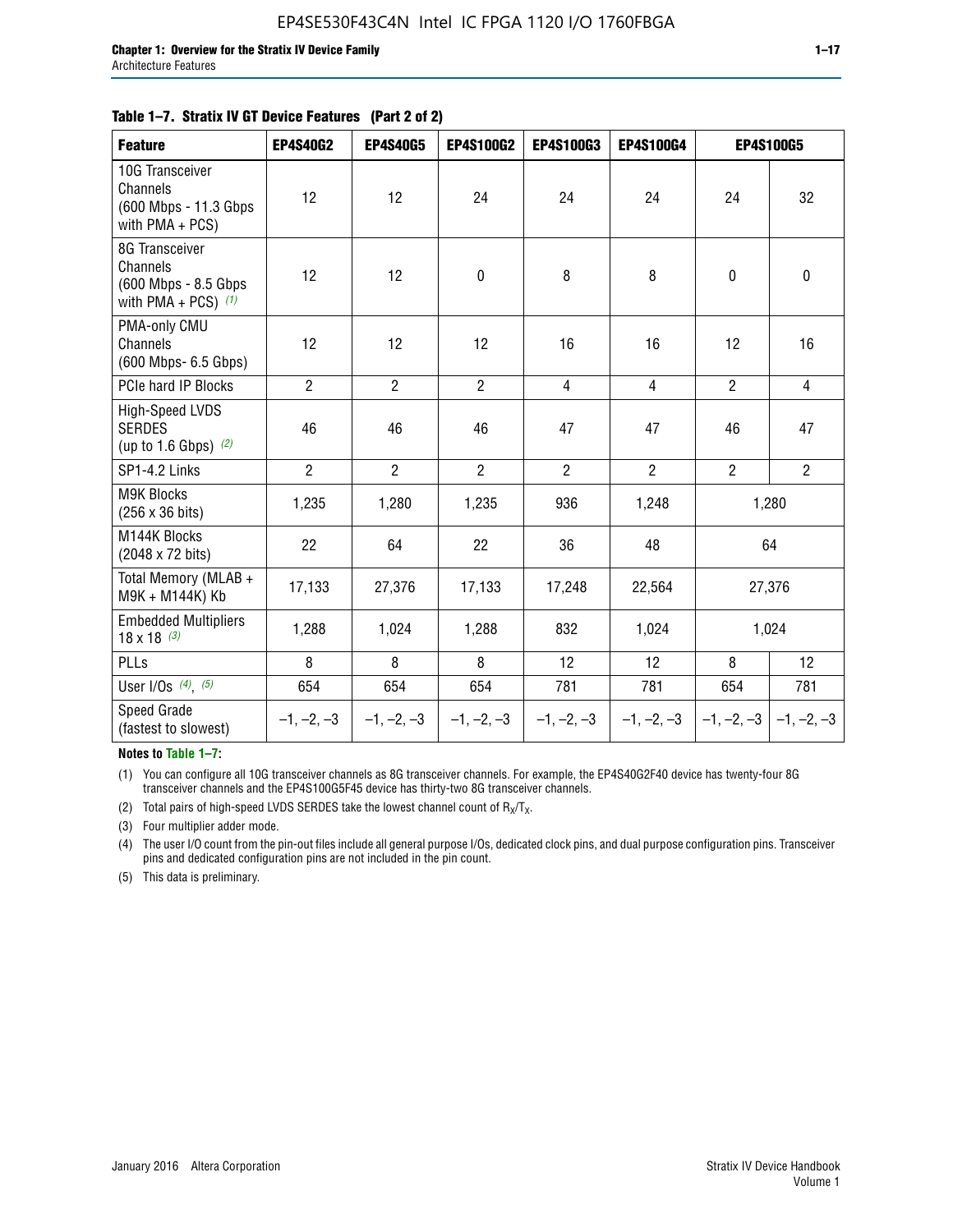Table 1–8 lists the resource counts for the Stratix IV GT devices.

| <b>Device</b>                      | <b>1517 Pin</b><br><b>1932 Pin</b><br>$(40 \text{ mm} \times 40 \text{ mm})$ (3)<br>(45 mm x 45 mm) |     |  |
|------------------------------------|-----------------------------------------------------------------------------------------------------|-----|--|
| <b>Stratix IV GT 40 G Devices</b>  |                                                                                                     |     |  |
| EP4S40G2                           | F40                                                                                                 |     |  |
| EP4S40G5                           | H40 $(4)$ , $(5)$                                                                                   |     |  |
| <b>Stratix IV GT 100 G Devices</b> |                                                                                                     |     |  |
| EP4S100G2                          | F40                                                                                                 |     |  |
| EP4S100G3                          |                                                                                                     | F45 |  |
| EP4S100G4                          |                                                                                                     | F45 |  |
| EP4S100G5                          | H40 $(4)$ $(5)$                                                                                     | F45 |  |

#### **Notes to Table 1–8:**

(1) This table represents pin compatability; however, it does not include hard IP block placement compatability.

- (2) Devices under the same arrow sign have vertical migration capability.
- (3) When migrating between hybrid and flip chip packages, there is an additional keep-out area. For more information, refer to the *[Altera Device Package Information Data Sheet](http://www.altera.com/literature/ds/dspkg.pdf)*.
- (4) EP4S40G5 and EP4S100G5 devices with 1517 pin-count are only available in 42.5-mm x 42.5-mm Hybrid flip chip packages.
- (5) If you are using the hard IP block, migration is not possible.

Table 1–9 lists the Stratix IV GT on-package decoupling information.

**Table 1–9. Stratix IV GT Device On-Package Decoupling Information** *(1)*

| <b>Ordering</b><br><b>Information</b> | Vcc                                 | <b>V<sub>CCIO</sub></b> | V <sub>CCL GXB</sub>            | V <sub>CCA L/R</sub> | V <sub>CCT L/R</sub> | V <sub>CCR L/R</sub> |
|---------------------------------------|-------------------------------------|-------------------------|---------------------------------|----------------------|----------------------|----------------------|
| EP4S40G2F40                           | $2 \times 1$ uF + $2 \times 470$ nF | 10 nF per bank $(2)$    | 100 nF per<br>transceiver block | 100 nF               | $100$ nF             | $100$ nF             |
| EP4S100G2F40                          |                                     |                         |                                 |                      |                      |                      |
| EP4S100G3F45                          |                                     | 10 nF per bank $(2)$    | 100 nF per<br>transceiver block | 100 nF               | $100$ nF             | $100$ nF             |
| EP4S100G4F45                          |                                     |                         |                                 |                      |                      |                      |
| EP4S40G5H40                           | $4 \times 1$ uF + $4 \times 470$ nF |                         |                                 |                      |                      |                      |
| EP4S100G5H40                          |                                     |                         |                                 |                      |                      |                      |
| EP4S100G5F45                          |                                     |                         |                                 |                      |                      |                      |

**Notes to Table 1–9:**

(1) Table 1–9 refers to production devices on-package decoupling. For more information about decoupling design of engineering sample (ES) devices, contact [Altera Technical Support](http://mysupport.altera.com/eservice/login.asp).

(2) For I/O banks  $3(*)$ ,  $4(*)$ ,  $7(*)$ , and  $8(*)$  only. There is no OPD for I/O bank  $1(*)$ ,  $2(*)$ ,  $5(*)$ , and  $6(*)$ .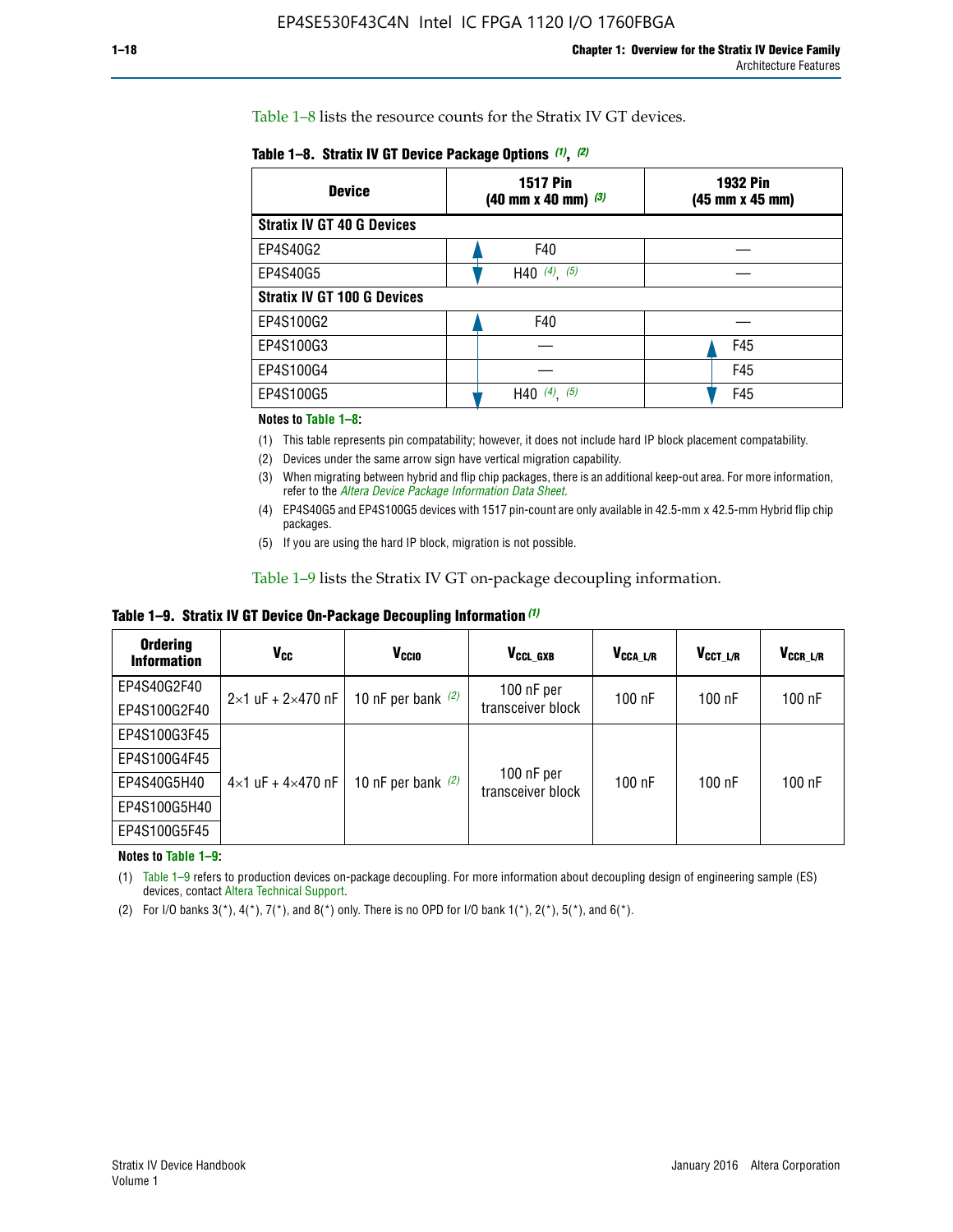# **Integrated Software Platform**

The Quartus II software provides an integrated environment for HDL and schematic design entry, compilation and logic synthesis, full simulation and advanced timing analysis, SignalTap II Logic Analyzer, and device configuration of Stratix IV designs. The Quartus II software provides the MegaWizard<sup> $M$ </sup> Plug-In Manager user interface to generate different functional blocks, such as memory, PLL, and digital signal processing logic. For transceivers, the Quartus II software provides the ALTGX MegaWizard Plug-In Manager interface that guides you through configuration of the transceiver based on your application requirements.

The Stratix IV GX and GT transceivers allow you to implement low-power and reliable high-speed serial interface applications with its fully reconfigurable hardware, optimal signal integrity, and integrated Quartus II software platform.

For more information about the QuarJanuary2016tus II software features, refer to the *[Quartus II Handbook](http://www.altera.com/literature/lit-qts.jsp)*.

# **Ordering Information**

This section describes the Stratix IV E, GT, and GX devices ordering information. Figure 1–4 shows the ordering codes for Stratix IV GX and E devices.



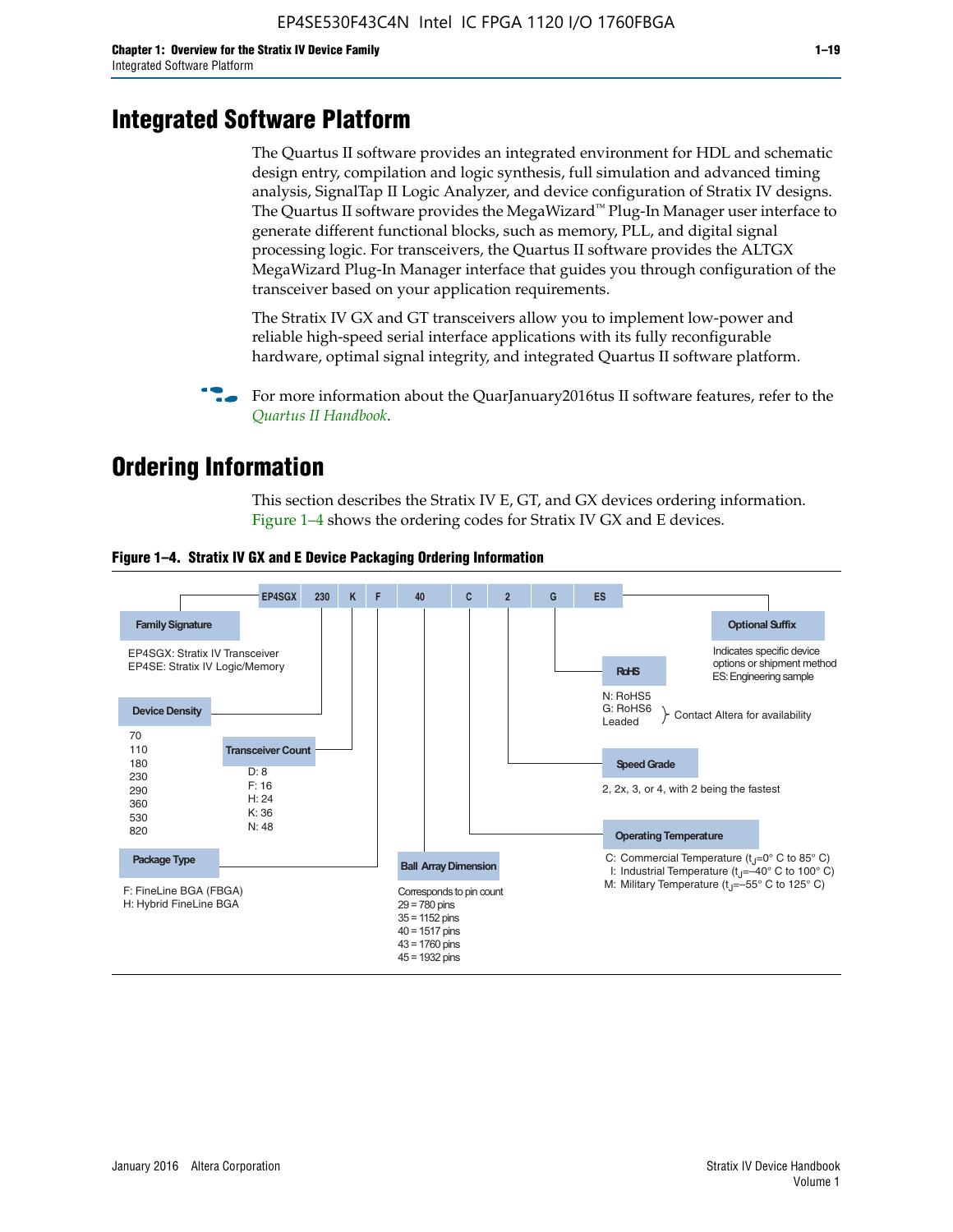Figure 1–5 shows the ordering codes for Stratix IV GT devices.





# **Document Revision History**

Table 1–10 lists the revision history for this chapter.

| Table 1–10. Document Revision History (Part 1 of 2) |  |  |  |  |  |
|-----------------------------------------------------|--|--|--|--|--|
|-----------------------------------------------------|--|--|--|--|--|

| <b>Date</b>       | Version | <b>Changes</b>                                         |
|-------------------|---------|--------------------------------------------------------|
| January 2016      | 3.5     | <b>Updated Figure 1–4 with new RoHS information</b>    |
| September 2012    | 3.4     | ■ Updated Table 1–1 to close FB $#30986$ .             |
|                   |         | Updated Table 1–2 and Table 1–5 to close FB $#31127$ . |
| June 2011         | 3.3     | Added military temperature to Figure 1–4.              |
| February 2011     | 3.2     | ■ Updated Table 1–7 and Table 1–8.                     |
|                   |         | $\blacksquare$ Applied new template.                   |
|                   |         | Minor text edits.                                      |
| <b>March 2010</b> |         | <b>Updated Table 1–1, Table 1–2, and Table 1–7.</b>    |
|                   | 3.1     | ■ Updated Figure $1-3$ .                               |
|                   |         | ■ Updated the "Stratix IV GT Devices" section.         |
|                   |         | Added two new references to the Introduction section.  |
|                   |         | Minor text edits.                                      |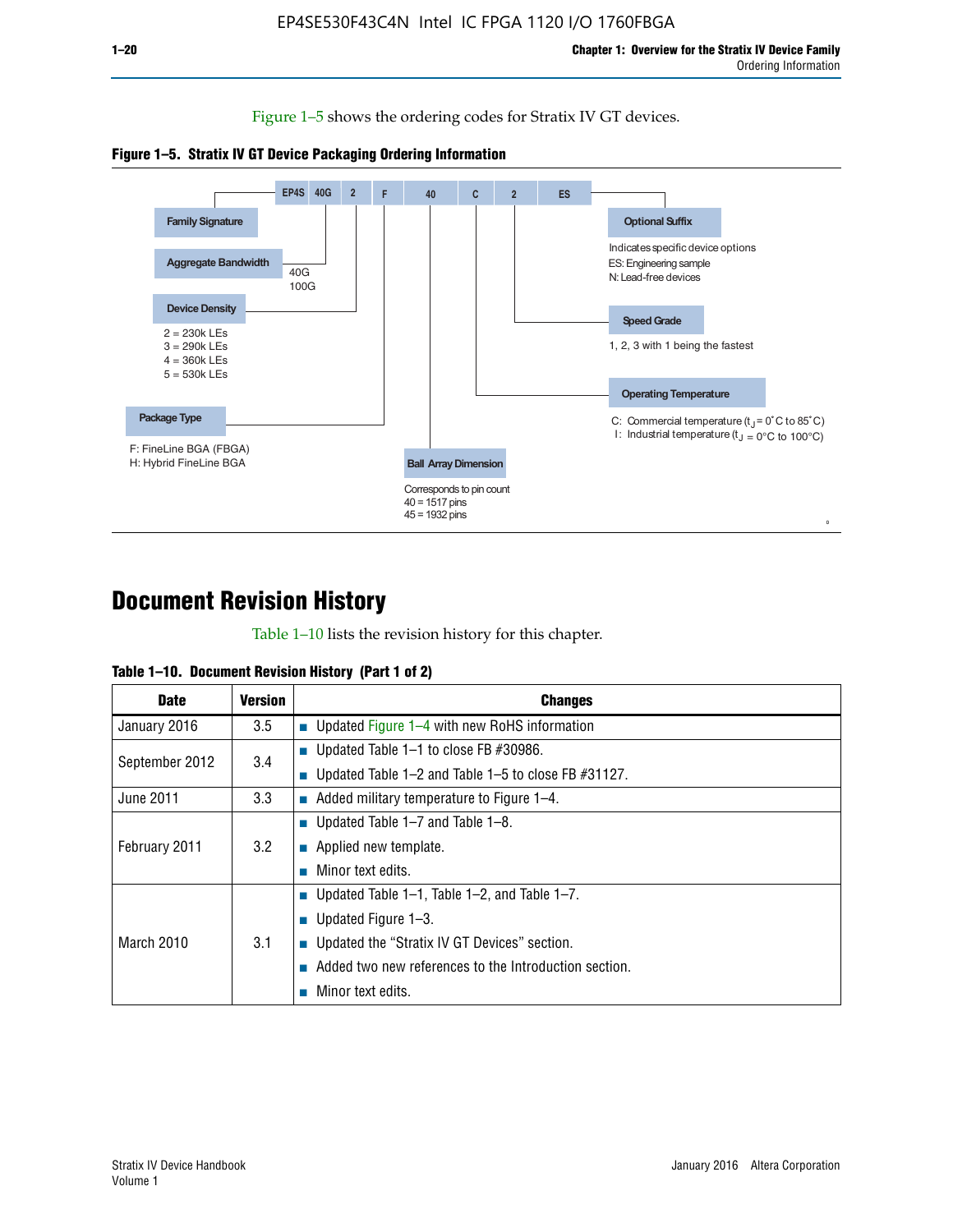### **Table 1–10. Document Revision History (Part 2 of 2)**

| <b>Date</b>      | <b>Version</b> | <b>Changes</b>                                                                                                                                                                                                                                                                    |  |  |
|------------------|----------------|-----------------------------------------------------------------------------------------------------------------------------------------------------------------------------------------------------------------------------------------------------------------------------------|--|--|
|                  |                | ■ Updated the "Stratix IV Device Family Overview", "Feature Summary", "Stratix IV GT<br>Devices", "High-Speed Transceiver Features", "FPGA Fabric and I/O Features", "Highest<br>Aggregate Data Bandwidth", "System Integration", and "Integrated Software Platform"<br>sections. |  |  |
| November 2009    | 3.0            | $\blacksquare$ Added Table 1-3, Table 1-6, and Table 1-9.                                                                                                                                                                                                                         |  |  |
|                  |                | $\blacksquare$ Updated Table 1-1, Table 1-2, Table 1-4, Table 1-5, Table 1-7, and Table 1-8.                                                                                                                                                                                      |  |  |
|                  |                | ■ Updated Figure 1–3, Figure 1–4, and Figure 1–5.                                                                                                                                                                                                                                 |  |  |
|                  |                | $\blacksquare$ Minor text edits.                                                                                                                                                                                                                                                  |  |  |
| <b>June 2009</b> |                | $\blacksquare$ Updated Table 1-1.                                                                                                                                                                                                                                                 |  |  |
|                  | 2.4            | $\blacksquare$ Minor text edits.                                                                                                                                                                                                                                                  |  |  |
|                  |                | $\blacksquare$ Added Table 1-5, Table 1-6, and Figure 1-3.                                                                                                                                                                                                                        |  |  |
|                  |                | $\blacksquare$ Updated Figure 1-5.                                                                                                                                                                                                                                                |  |  |
| April 2009       | 2.3            | ■ Updated Table 1–1, Table 1–2, Table 1–3, and Table 1–4.                                                                                                                                                                                                                         |  |  |
|                  |                | ■ Updated "Introduction", "Feature Summary", "Stratix IV GX Devices", "Stratix IV GT<br>Devices", "Architecture Features", and "FPGA Fabric and I/O Features"                                                                                                                     |  |  |
|                  | 2.2            | ■ Updated "Feature Summary", "Stratix IV GX Devices", "Stratix IV E Device", "Stratix IV<br>GT Devices", "Signal Integrity"                                                                                                                                                       |  |  |
| March 2009       |                | Removed Tables 1-5 and 1-6                                                                                                                                                                                                                                                        |  |  |
|                  |                | $\blacksquare$ Updated Figure 1-4                                                                                                                                                                                                                                                 |  |  |
|                  |                | ■ Updated "Introduction", "Feature Summary", "Stratix IV Device Diagnostic Features",<br>"Signal Integrity", "Clock Networks", "High-Speed Differential I/O with DPA and Soft-<br>CDR", "System Integration", and "Ordering Information" sections.                                |  |  |
|                  |                | ■ Added "Stratix IV GT 100G Devices" and "Stratix IV GT 100G Transceiver Bandwidth"<br>sections.                                                                                                                                                                                  |  |  |
| March 2009       | 2.1            | ■ Updated Table 1–1, Table 1–2, Table 1–3, and Table 1–4.                                                                                                                                                                                                                         |  |  |
|                  |                | $\blacksquare$ Added Table 1–5 and Table 1–6.                                                                                                                                                                                                                                     |  |  |
|                  |                | ■ Updated Figure $1-3$ and Figure $1-4$ .                                                                                                                                                                                                                                         |  |  |
|                  |                | $\blacksquare$ Added Figure 1-5.                                                                                                                                                                                                                                                  |  |  |
|                  |                | Removed "Referenced Documents" section.                                                                                                                                                                                                                                           |  |  |
|                  | 2.0            | Updated "Feature Summary" on page 1-1.                                                                                                                                                                                                                                            |  |  |
| November 2008    |                | ■ Updated "Stratix IV Device Diagnostic Features" on page $1-7$ .                                                                                                                                                                                                                 |  |  |
|                  |                | Updated "FPGA Fabric and I/O Features" on page 1-8.                                                                                                                                                                                                                               |  |  |
|                  |                | Updated Table 1-1.                                                                                                                                                                                                                                                                |  |  |
|                  |                | Updated Table 1-2.                                                                                                                                                                                                                                                                |  |  |
|                  |                | Updated "Table 1-5 shows the total number of transceivers available in the Stratix IV GT<br>Device." on page 1-15.                                                                                                                                                                |  |  |
| <b>July 2008</b> | 1.1            | Revised "Introduction".                                                                                                                                                                                                                                                           |  |  |
| May 2008         | 1.0            | Initial release.                                                                                                                                                                                                                                                                  |  |  |